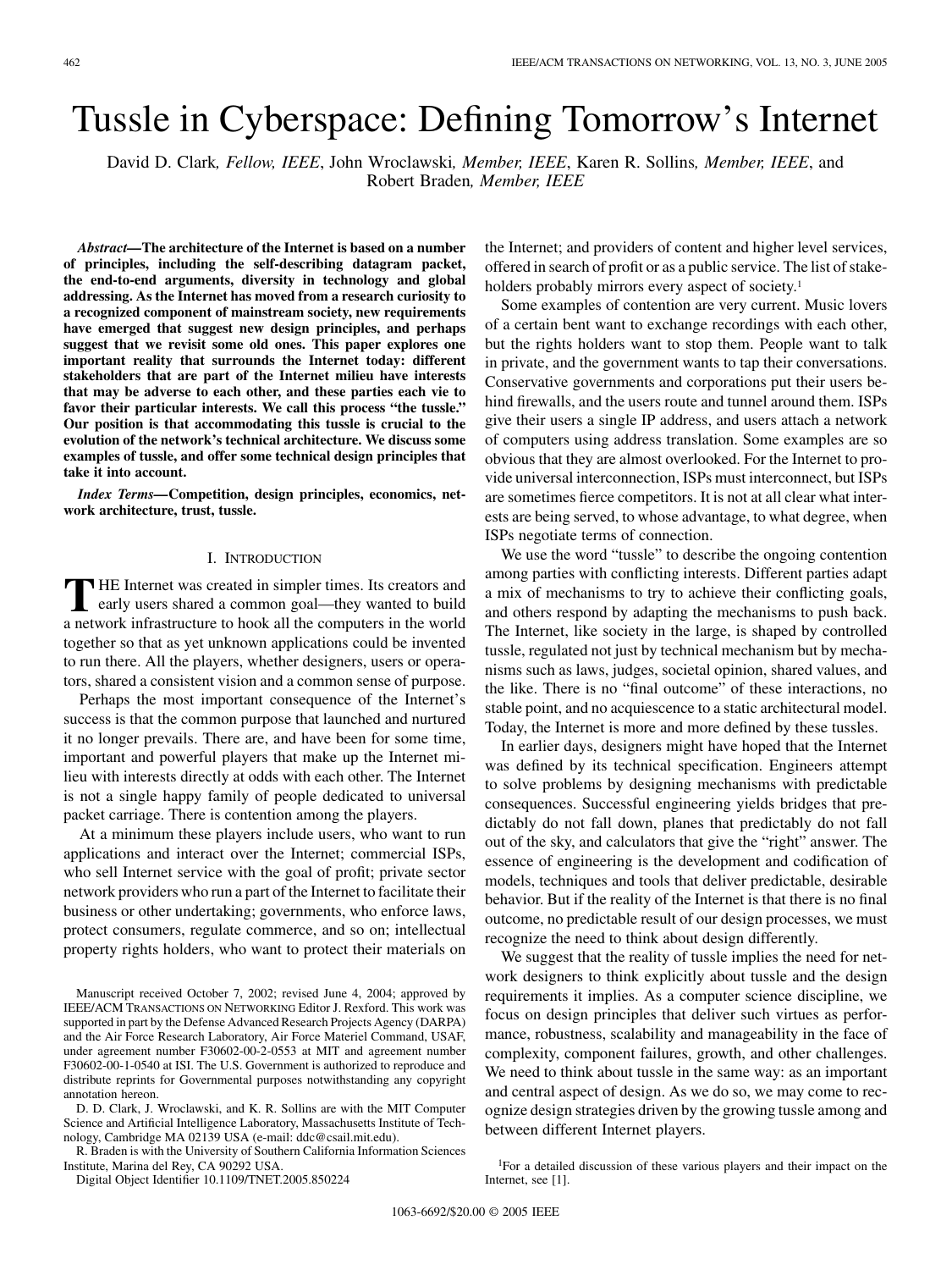The challenge facing Internet research and engineering is to recognize and *leverage* this reality—at minimum to accommodate it; if possible, to use it to *strengthen* the technical architecture. In other words, the technical architecture must accommodate the tussles of society while continuing to achieve its traditional goals of scalability, reliability, and evolvability. This expansion of the Internet's architectural goals is a difficult, but central technical problem.

We begin by briefly discussing the nature of tussle—what we can learn from a variety of disciplines, and in particular the role of technology in tussle. We then outline some proposed design principles, that explicitly acknowledge the role of tussle in the system, and recognize the need to accommodate it. We conclude by discussing some tussle spaces, ways in which our principles might guide the technical response to these spaces, and specific technical research that may be of value in accommodating these tussles.

#### II. WHAT IS NEW ABOUT TUSSLE?

Any practicing engineer knows that the process of design is not a simple one of being handed a clear specification and building to it. Rather, the design process is one of balancing considerations and resolving tensions to get an acceptable specification for the device being designed. A number of engineering case studies that emphasize the importance of this process are captured by Vinck [[2\]](#page-12-0). An important characteristic of these studies is that in most cases, there is in fact an eventual specification that defines the device—in other words here *the tussle occurs at design time*.

A more sophisticated version of this characterization is that many artifacts are repetitively designed. A car manufacturer makes a new car model each year, and the design evolves as a result of tussle; concerns about reducing the cost of production, user feedback and government regulation are all folded into the next redesign. So *tussle occurs at redesign time*, but only in extreme cases are existing cars recalled and refitted with new designs.

Many computer systems are sold with the idea that they will be configured by the eventual user in major ways at the time they are put to use. In this case, much tussle may occur at *configuration time*.

The cases studied in Vinck are mostly concerned with the design of *components*. The Internet is a *system*, and issues of systems engineering are perhaps more relevant. Hughes [[3\]](#page-12-0) contains case studies of large systems projects, ranging from Sage and the ARPAnet to the reconstruction of Boston's central roadway system, locally called the "Big Dig." These stories, especially that of the Big Dig, make clear just how much tussle there is surrounding a project like this, which has great cost, great impact on different communities, and many winners and losers. But in these cases, as in the case of the studies in Vinck, the process of design concludes, and is followed by the process of construction. At some point the design is done; when tussle at build time is very costly, the goal is to get the tussle articulated and resolved at design time.

What is distinctive (though certainly not unique) about the Internet is that the tussle continues in large part while the system is in use. *Tussle occurs at "run time."* In contrast to a project like the Big Dig, where the process of construction solidifies the design in concrete, steel, and tunnels in the ground, for the Internet the process of design and redesign, construction and reconstruction, use and reuse is ongoing. What this paper attempts to consider is not the simple reality of tussle, but the implications of designing, building and using a system where tussle occurs at run time. What are the circumstances that lead to tussle at run time? How can a system be built to best survive and function under these circumstances?

## *A. Technology, and Our Role in the Tussle*

We who are designers of the Internet should not for a moment think we somehow sit outside or above the tussle. Like any other actor in the process, we bring to the table our values and hopes for the Internet and the society it serves, and we advocate for them in the process of design. With rare exception, society does not grant us a special right to impose our values.2 As designers, we do however play a special role in the tussle. While we have no special rights, we do have a special and unique power, which is the power to create the technology. So we ought to look at the nature of technology to understand what the power is that we hold.

As technologists, we view technology through a particular lens. It is illustrative, and occasionally startling, to look at the perspective of other disciplines.

Bruno Latour, a noted sociologist, writes that *Technology is Society made Durable* [[4\]](#page-12-0). His observation is that it is technology in the fabric of society that provides stability and persistence to its form. In this view, society is not an external framework into which people and technologies are embedded, but is exactly the artifact that results from the ongoing experimentation, tussle or alignment of all the actors that participate in it [\[5](#page-12-0)]. In this perspective, termed the *actor network* view by Callon [\[6](#page-12-0)], both human and nonhuman actors (including technology) must be given equal attention as shapers of society, and technology, by its durability, provides an important source of structure in these actor-networks.3

So as technologists, we have the power (and it is a special power) to create components of the techno-social fabric that potentially structure and stabilize it. It is a paradox of technology that it can both create new, unexpected and revolutionary opportunities, and limit our ability to change things, a theme that is explored by Callon [[8\]](#page-12-0). As technologists, we recognize this limitation to change, which we usually regard with regret because our pleasure is to change things.4 We observe that a system (like the Internet) is harder to change as it "grows up." We often see this as a drawback or a limitation, but Latour and Callon are

4A common exception is one who is benefitting from a technically driven monopoly in some area important to society, and wishes to keep it.

<sup>2</sup>Although at times we are *de facto* able to exercise that ability unchecked, until society "catches up."

<sup>&</sup>lt;sup>3</sup>To give equal attention is not to imply that humans and nonhumans are equal in terms of rights or intentions. We can still ascribe intentions to humans, and to technology only the expression of that intention, or agency. Of course, technology sometimes seems to have a mind of its own, which leads to frustration, and to papers with titles such as *Technology as Traitor*, concerning an attempt to deploy SAP [\[7](#page-12-0)].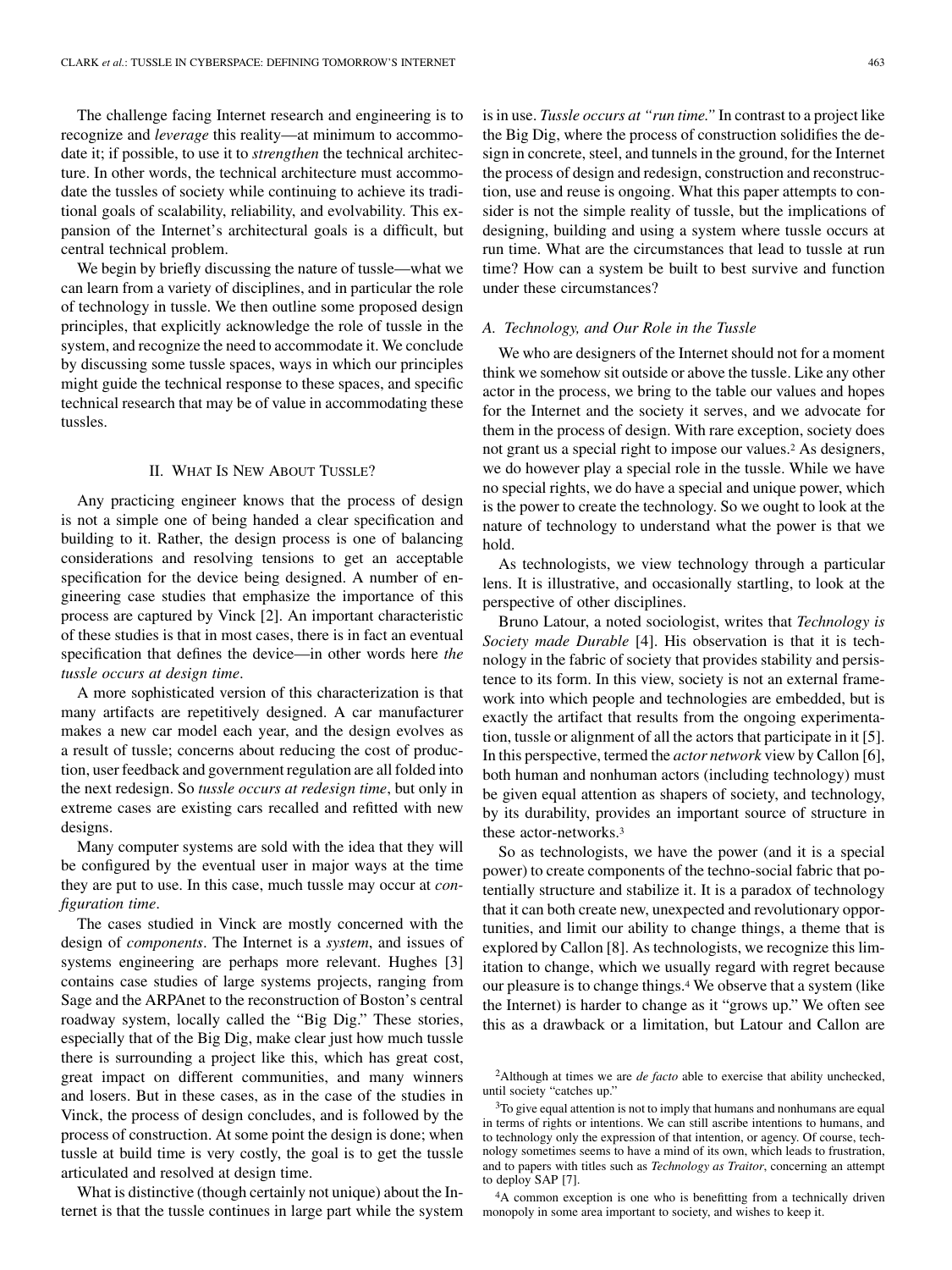pointing out the advantage—that society may benefit from its stability and predictable character.

This idea that "the network gets harder to change as it grows up" is precisely the implication of the actor network model. Technology in isolation, not embedded in any network of human and nonhuman actors, has nothing to stabilize. It is the whole actor network (as distinct from the Internet as a network of technology) that becomes stable, as all the human and nonhuman actors align and harmonize themselves to common (socio-technical) interfaces. So in the Internet, we look at the protocols, the ISPs, the providers of Internet applications, the users, the laws and the lawmakers, and so on, and we see this whole network becoming more durable to the extent that the actors commit to each other, with the technology as a central anchor in this network. Thus an important question, to which we return below, is to consider what forces make the Internet more or less susceptible to change. For the moment, we point out that this sociological notion of technology as a structuring force of society leads directly to a key theme of this paper: that technologists are, in fact, creating playing fields for the tussles of society to play out in. To understand this better, we first consider several different perspectives on tussle, and then turn to the question of how this observation affects the technical principles on which our systems are architected.

## *B. Perspectives on Tussle*

Many disciplines have some perspective on the nature of tussle, specifically in the context of technology, standards, and networks of actors. Writing from the perspective of business innovation, Christensen [[9\]](#page-12-0) describes a very similar phenomenon to the actor network. In *The Innovator's Dilemma*, he describes how incumbents with existing technology get locked into an actor network (though Christensen does not use this term) consisting of their existing customers, the marketing department that listens to those existing customers, engineers who understand existing technology, and managers who stick to existing markets to sustain the bottom line. The durability and rigidity of this actor-network keeps them from pursuing or benefiting from radical disruption. His analysis provides a hint to sort out the paradox of disruption and stability—disruptive technology does not initially succeed by de-stabilizing an existing actor network (or value chain, in the language of the business school). Instead, innovators step outside the existing value chain, and find new customers and new markets, and build up their stability outside the existing network. Only when they have enough durability (stable production and markets) do they then have the potential to overthrow the existing producers.5

From another perspective, that of law, Lessig [\[10](#page-12-0)] discusses the relative role of law and technology in the stability of the Internet. He does not see the Internet as a "value-neutral" design, but rather as a design that expresses strong values embedded by its designers. His fear is that the forces of government and commerce will shift the whole fabric of the Internet (the actor network in which the technology is embedded) to an outcome with very different values—control, regulation and loss of freedom—and this actor network will be as durable or more than the Internet we see today. His book is a call to act, and to act wisely. It is a call to partake of the tussle.

An economics perspective on tussle in the context of technology and actor networks can be found in [\[11](#page-12-0)]. This paper (which uses the term "virtual network" to describe the set of actors) considers the actions of providers in a system with significant externalities and significant opportunities for competition. In the situation they consider, the motivation of the players is usually to stabilize the value chain (the actor network). The paper describes a range of techniques an actor can take, such as pricing strategies, pre-announcement of products, use of property rights, and careful use of open interfaces to signal the intention of the providers. Given the focus of the paper on the goal of stabilizing the value chain, this does beg the question of what we might undertake to keep the value chain fluid, and in what ways this is important.

A more formal model of tussle is provided by the discipline of *game theory*, whose goal is to describe, and more recently, prescribe rules of the underlying tussle "game" that occur during the interactions between actors in the networks. A game represents an abstraction of the underlying tussle environment, and can range from purely conflicting games (so called zero-sum games) where the values of actors in the network are in direct conflict, to coordination games where actors have a common goal but fail to coordinate their actions due to incentive problems. In addition to creating an ontology of tussle environments as games, the theory aims to analyze and construct socially desirable resolutions to each tussle class by specifying contracts that each actor in the network is committed to and has an incentive to follow. The classic theory, first formalized by the seminal zero sum games work of von Neumann and Morgernstern [[12\]](#page-12-0) and later extended by the works of John Nash to general sum games [\[13](#page-12-0)], achieves much of its power by modeling micro structure of each actor in the network. Actors' information, actions and values are modeled as beliefs, strategies and payoffs respectively and the steady state/s (or equilibria) of the resulting actor network for the given tussle game are then analyzed given these model primitives.

Another dimension of computer technology (and the people who create it) is amplification—the ability to coordinate and advance the actions of a society by spreading ideas from a small group of creators to the larger audience. Wolgar, again from the sociological perspective, explores the metaphor of an IT artifact as text [\[14](#page-12-0)], created/written by one set of people and used/read by another. This metaphor reminds us that one set of writers can influence many readers, underlining the ability of technical design and technical artifacts to affect and guide tussle.

**System design perspectives on tussle**. Designers of distributed and networked systems have historically responded to the existence of tussle in several ways.

One common response is to ignore the issue, or assume that the tussle can be resolved outside the technical system. Current TCP congestion control provides an example. TCP congestion control "works" when and only when the majority of end-systems both participate and follow a common set of rules. This

<sup>5</sup>Earlier, we suggested that it is part of our responsibility to understand who is disenfranchised and who are the outcasts and misfits. This is an important admonition. It is also Christensen's advice when seeking opportunities for disruptive innovation.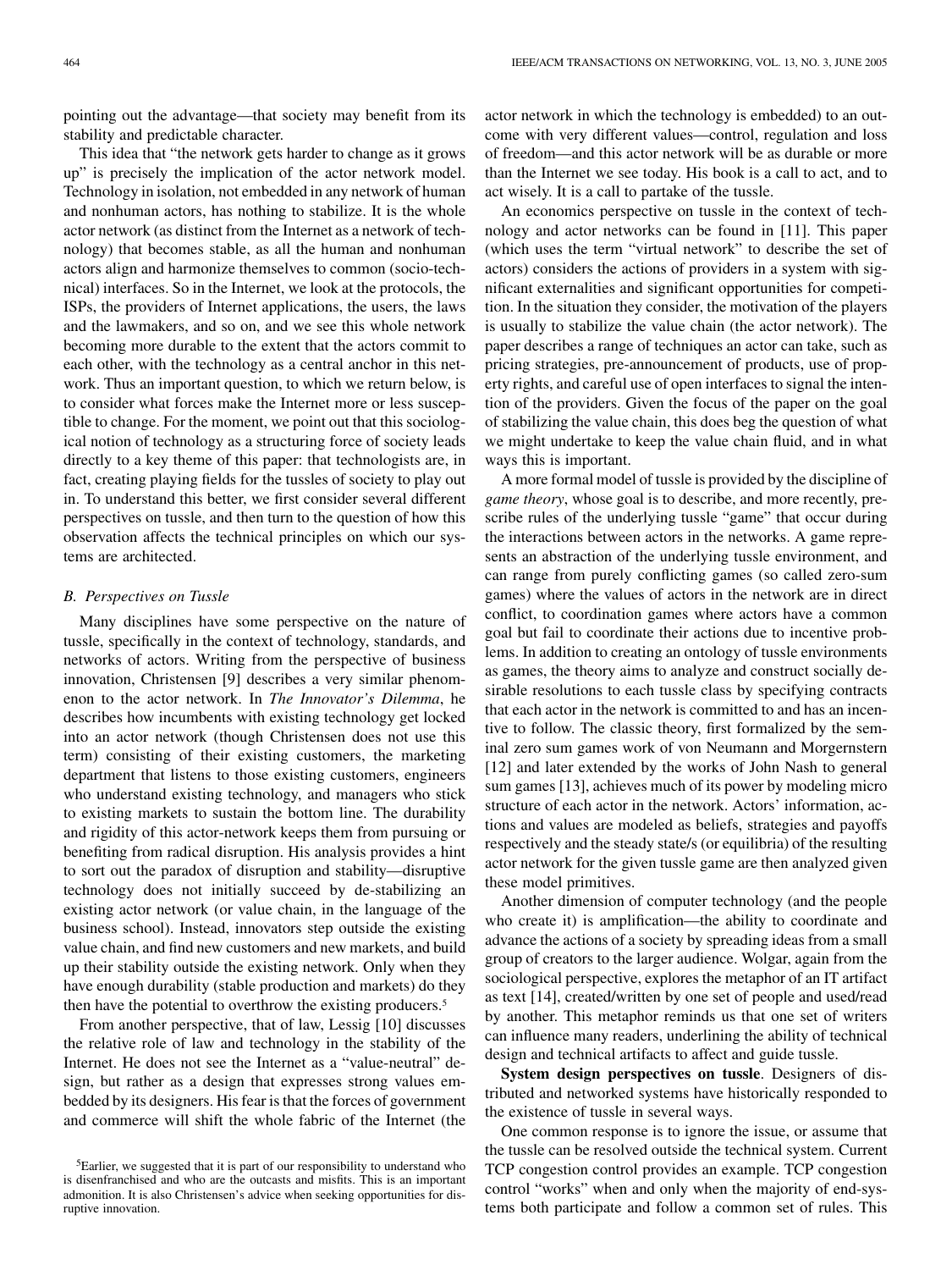strategy places great weight on social pressure to "resolve" the tussle outside the scope of the technical system. It is important to note that the strategy can be effective in many situations—although there is great concern, and widespread belief, that the current situation cannot hold in the Internet, it has worked acceptably well to date. The reason is that the combination of social pressure, standards pressure, and most individual players' inability to make technical modifications has overcome the potential willingness of these players to benefit at others' expense. Should this balance change, the technical design of the system will do nothing to bound or guide the resulting shift.

A second response is to preserve the notion there is "one right answer," but build technical systems that are more resistant to those that percieve the answer differently. This model is time-honored in the distributed system community, and has been applied to the larger space of the Internet. Perlman [[15\]](#page-12-0) considers network routing in the presence of byzantine failures. Such a system can be viewed as highly resistant to attempts by players, even small groups of players, to place their interests over the values chosen by the designers. More recently, Savage [\[16](#page-12-0)] applies the same strategy to the problem of explicitly uncooperative players in active network measurement (see also [\[17](#page-12-0)]), robust congestion signaling (see also [\[18](#page-12-0)]), and IP traceback (see also [\[19\]](#page-12-0), [\[20](#page-12-0)]). This work acknowledges that current solutions exist to each of these problems, but that those solutions are dependent on a model of cooperation that no longer exists universally in the network. Savage makes the point that for each of these functions there exist alternative approaches, albeit qualitatively different from each other, that allow for solutions in an uncooperative network.

Recently, systems have been proposed that capture differing user interests using "policy languages." Representative examples of this approach include P3P [[21\]](#page-12-0), KeyNote [[22\]](#page-12-0), based on PolicyMaker [[23\]](#page-12-0), and the policy language embedded in the Common Open Policy Service or COPS protocol [[24\]](#page-12-0) of the IETF. This approach explicitly recognizes run-time tussle, and attempts to accommodate it.

Policy languages serve two functions. Explicitly, they allow actors to express their own constraints and requirements within a larger actor space. Implicitly, by imposing an ontology on what can be expressed, they *bound* the tussle that can be expressed within defined limits. This effect can be beneficial, by structuring tussle along natural boundaries as is discussed later in this paper. It can also be defeating, if it prevents the system from capturing and acting on tussles that were not anticipated or seen as important by the language designers. More importantly, the existance of a policy language does nothing to *resolve* tussles, and it does nothing to address the problem of strategic players, malicious users, liars. etc. It simply provides a first step toward accommodation.

Recently, researchers have considered the application of results from game theory to practical distributed and networked systems. This can be seen as an attempt to *reduce or eliminate* tussle from actor networks, by aligning the incentives of the various actors. The main body of the classic game theory is descriptive, focusing on how to model and analyze a given tussle for a static set of actors who are well informed and able to act perfectly. This idealized classical theory has extended over time

in two directions: prescriptive mechanism design and bounded rationality/evolutionary game theory. Both are relevant to our topic.

William Vickrey [[25\]](#page-12-0), in a seminal work, outlined the beginnings of a theory to generatively design and prescribe actor networks that exhibit a desirable apriori set of properties, over a class of tussle game where actors are only informed about their own preferences and are uncertain of other's preferences—the so called assymetric information games. This theory, later modified and extended by others, showed how to construct rules of a game that guaranteed tussle-free actor networks for a given class of problem revolving around revealing truthful information. With this theory in hand designers begin to have a blueprint for construction of actor network systems that are, within this limited problem domain and model, tussle-free. A key benefit is that with tussle reduced or eliminated in the information subgame, it becomes simpler to reduce or guide tussle in the larger overall game. Recently, there has been an influx of interest from a systems perspective on the computational [\[26](#page-12-0)] and network [\[27](#page-12-0)] underpinnings of such systems.

Another direction of advancement in theory has been the realization that actors in a network are not, in fact, well informed and perfect optimizers as classic theory requires. In fact actors are often ill-informed (over their own state as well as that of others), myopic and act to satisfy some poorly defined objective. In response, a body of work has arisen (exemplified, for example, by the works of Binmore [[28\]](#page-12-0)) that attempts to account for these circumstances.

# *C. Why is Run-Time Tussle Possible?*

While technology may be a durable component of society, much of the Internet's tussle (as we claim) is at "run time," so the Internet seems less durable than, say, the Big Dig with its tunnels through the bedrock. It is well understood that IT artifacts, to some extent made out of software, are more plastic than purely physical artifacts. It is well understood that open interfaces allow for replacement of components. But these simple observations do not tell the whole story. Run-time tussle occurs in a variety of ways in the Internet. It occurs through the process of design and redesign, in the standards arena. It occurs as users and operators pick and choose which bits of technology to deploy, and how to configure and connect them. It occurs as users choose with whom they prefer to interact, and obtain service from. And indeed, the mix of durability and plasticity is shaped at design time by the specification (or not) of open interfaces, and the design (or not) of one or another protocol. At a meta level, this mix itself is somewhat fluid.

Using the model of Callon or Latour, one of the reasons why the Internet is still changeable is that the actor network surrounding the Internet has not become totally consistent. That is, all the tussles—the disagreements and conflicts of interest—have not been driven out of it. These tussles arise, among other reasons, because the open architecture of the Internet allows the continuous entry of new players into the actor network. The entrance of new actors, with fresh perspectives and values, creates continuous churn in the actor network. These actors can be individual users, or new applications and their creators, or (most potent as actors) players that come to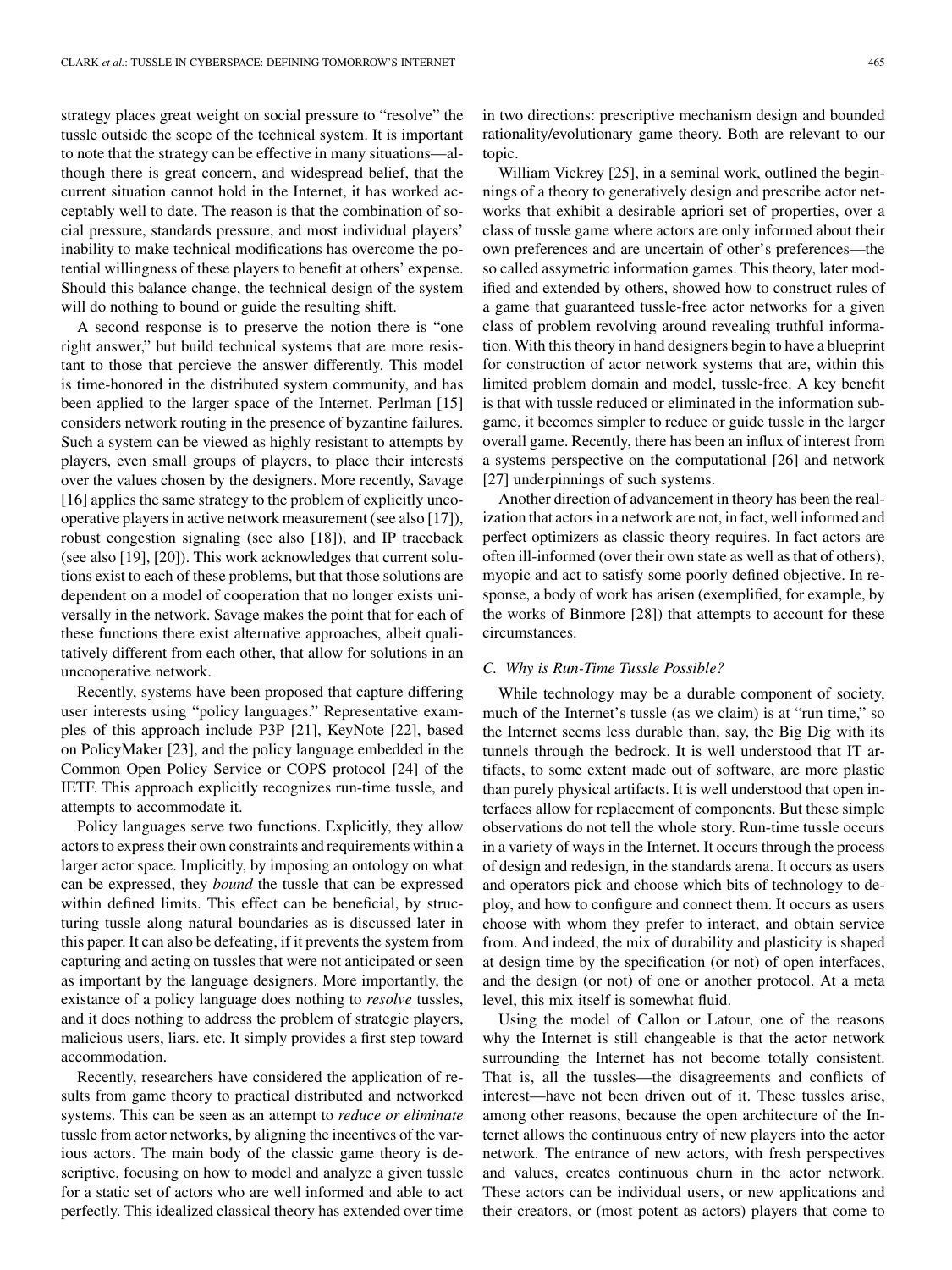the Internet already embedded in an actor network of their own, perhaps a very solidified one. So when the creation of voice over IP (VoIP) causes the Internet to collide with the "telephone system," the key issue is not a collision of technologies, but a collision between large, heterogeneous actor networks.

This observation allows us to make a somewhat more complex claim about the durability versus the plasticity of the Internet. It is not just that the open nature of the Internet allows new applications and capabilities to be added to the network. It is that the new applications bring *new actors* to the actor network, which keeps the actor network from becoming frozen, which in turn permits change to occur.

If tussle occurs (and is managed) primarily at design time, then the institutions of design will be the venue for resolution. If Internet tussles all occurred at design time, we would look to the Internet Engineering Task Force, and in particular the Internet Engineering Steering Group, which sets direction for the IETF.6 But since tussle occurs at run time, it occurs in many places and in many ways. The venue for tussle is *heterogeneous*, a manifestation of the complex actor network. Lobbyists, lawyers and legislators tussle over laws, police and courts tussle over their enforcement, competitors tussle in the marketplace and so on. Ongoing tussle does occur at design time, as protocols and standards are changed, augmented and replaced. It occurs as users pick and choose what technology and standards to exploit, and how to connect them together. This heterogeneity limits the influence that any one institution can have in resolving tussle.

There is an open question, which no discipline seems to have the tools to answer in advance, as to whether the tussle will be driven out of the actor network, the actors will be forced into alignment, or whether this dynamic semi-stable system of today will persist. This question is of great interest, even if we can only speculate on the range of outcomes. But the previous discussion offers at least a hint. When new applications and user groups cease to come to the Internet, and the set of actors in the actor network becomes fixed, then we can assume that the tensions and tussles in the network will begin to be resolved, and this will imply a freezing of the actor network, and a freezing of the Internet. So we should look for a time when innovation slows, not just as a signal but also as a pre-condition of a durably formed and unchangeable Internet.

We as authors recognize that we have only scratched the surface of the multidisciplinary literature on tussle, and specifically tussle in the context of technology, systems engineering, and standard setting. Our focus for the rest of this paper is on the technical design process in the context of run-time tussle—how might designers make both value decisions and technical design decisions in this context?

## III. OUR JOB AS DESIGNERS

In this societal context, Internet technologists do their work—they design and redesign, configure and deploy. And in doing so, they play two intertwined roles at the same time. First, they are actors themselves in the tussle. Second, they can shape the nature of the tussle that comes later. Designers

face a choice. If they have strongly held values and objectives, either economic (a design that favors their firm or exploits their patent, for example) or social (a design that favors individual actors or the rights of the state), they can attempt to embed those values into the design in a way that is hard to change. This option can lead to great success (an intentional freezing of the network in favor of some stakeholder), or total failure if the design is rejected, worked around, outlawed or otherwise ignored. The other choice is not to impose a rigid form to the design, but to design for choice at a later time, at run time. Knowing that they are not the final arbiter of tussle, but that tussle will occur at run time after they are done, designers can try to frame the context for that tussle in ways that are benign, in that subsequent tussle can occur without causing harm to the overall design of the network.

Design for change is an option. It is the choice to forebear from imposing a fixed view of the desired outcome. And here we as authors express our own values; it is our opinion that design for choice—design that accommodates tussle rather than attempting to preclude it—has been a beneficial option in the past. It has preserved the option for evolution, it has preserved the option for innovation and the creation of new value, and it has allowed the Internet to keep pace with the computer industry as that industry evolves.

## IV. PRINCIPLES

In this section we offer some design principles to deal with tussle. Based on our preference that we accommodate tussle rather than preclude it, our highest-level principle is:

• Design for tussle—for variation in outcome—so that the outcome can be different in different places, and the tussle takes place within the design, not by distorting or violating it. Do not design so as to dictate the outcome. Rigid designs will be broken; designs that permit variation will flex under pressure and survive.

Second, we identify a principle that strengthens the ability of an architecture to accommodate tussle, and assists in the task of design for change:

• Modularize the design along tussle boundaries, so that one tussle does not spill over and distort unrelated issues.

We discuss the second, more concrete principle first.

### *A. Modularize Along Tussle Boundaries*

Systems designers know to break complex systems into modular parts. Modularity is typically used to manage complexity, allow for independent implementation and component reuse, or meet other technical goals. But "tussle isolation" is perhaps a new principle.

• Functions that are within a tussle space should be logically separated from functions outside of that space, even if there is no compelling technical reason to do so. Doing this allows a tussle to be played out with minimal distortion of other aspects of the system's function.

The design of the DNS provides an example. The current design is entangled in debate because DNS names are used both to name machines and to express trademark. In retrospect, since

<sup>6</sup>There has been much written on tussle in the setting of standards, and competition over standards. See, for example, [\[29](#page-12-0)] and [\[30](#page-12-0)].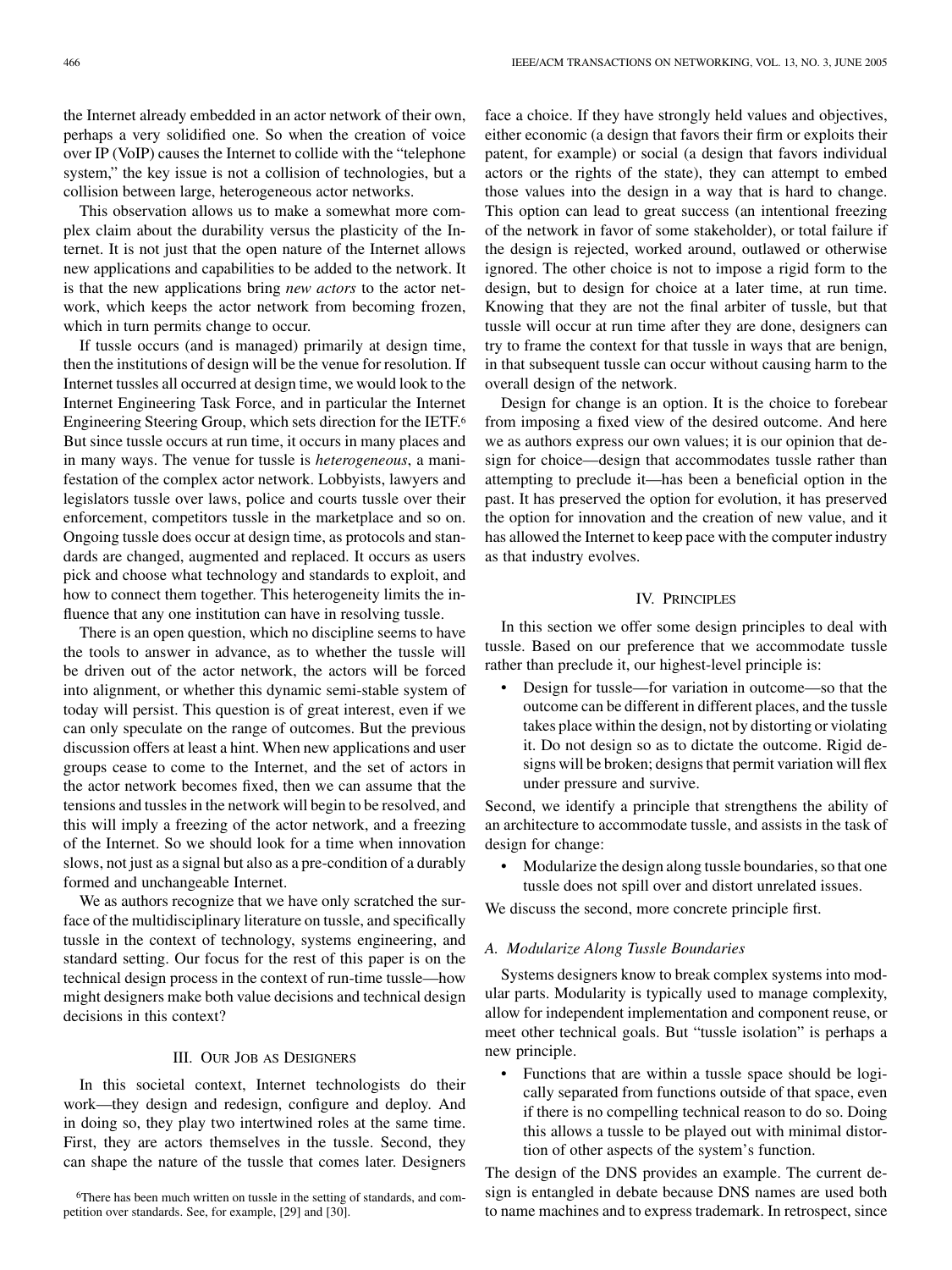it was (or should have been) obvious that fights over trademarks would be a tussle space, names that express trademarks should be used for as little else as possible. In particular, one might imagine separate strategies to deal with the issues of trademark, naming mailbox services, and providing names for machines that are independent of location (the original and minimal purpose of the DNS). One could then try to design these latter mechanisms to try to duck the issue of trademark.

Solutions that are less efficient from a technical perspective may do a better job of isolating the collateral damage of tussle.

In contrast, the current design of IP QoS tries to isolate tussles. The use of explicit ToS bits to select QoS, rather than binding this decision to another property such as a well-known port number, disentangles what application is running from what service is desired. It can be anticipated that there will be tussles about what applications a user can run, and separately tussles about what service qualities can be provided. The designers felt that it was better to separate these ideas. This modularity allows tussles about QoS to be played out without distortions, such as demands that encryption be avoided simply to leave well-known port information visible or the encapsulation of applications inside other applications simply to receive better service.

## *B. Design for Choice*

An important aspect of designing for variation in outcome is *design for choice*. Network protocols are designed so that different parties on the network can communicate with each other, consumers can make use of the resources of providers, and providers can interconnect with each other to provide service. It is important that protocols be designed in such a way that all the parties to an interaction have the ability to express preference about which other parties they interact with. Protocols must permit all the parties to express choice.

For example, the design of the mail system allows the user to select his SMTP server and his POP server. A user can pick among servers, perhaps to avoid an unreliable one or pick one with desirable features, such as spam filters. Users can select what news server they use, perhaps to prevent their children from encountering some of the more colorful news groups. This sort of choice drives innovation and product enhancement, and imposes discipline on the marketplace.

The form that the choice takes for the different parties may be different. A user of mail might choose her SMTP server by configuring a mail-sending program. An ISP might try to control what SMTP server a customer uses by redirecting packets based on the port number.7

Providing this sort of choice has a drawback—it adds to the complexity of configuring and using a service. For naïve users, choice may be a burden, not a blessing. To compensate for this complexity, we may see the emergence of third parties that rate services (the on-line analog of Consumers Reports) and parties that provide pre-configured software to relieve the user of dealing with the details of choice.

#### *C. Open Interfaces and Tussle*

An important component of design for tussle (but not the only aspect) is the use of open interfaces. Open interfaces have played a critical role in the evolution of the Internet, by allowing for competition among algorithms, implementations, and vendors, and by enabling rapid technical progress through replacement of modular parts rather than entire systems. But open interfaces also allow choice at run-time, not just replacement. If a protocol allows a party to select among alternative providers of service, for example, this usually implies that the interface to that service is well-defined, so that independent versions of the service can be constructed.

Open interfaces at tussle points will differ in character from interfaces that just facilitate replacement and reuse of components. Tussle interfaces need to be designed to take into account the different interests of the parties to the tussle. For example, BGP is used as the routing protocol among ISPs, who interconnect but are business competitors. As we will discuss below, BGP has a different character than a protocol such as OSPF that is designed to be used within a given domain (hopefully a more tussle-free context). The routing arrangements among ISPs are generally not public, even though everyone can see the consequences at the BGP level. A link-state routing protocol requires that everyone export his link costs, while a path vector protocol makes it harder to see what the internal choices are. In the context of tussle, it matters if choices and the consequence of choices are visible.

Interfaces for tussle may benefit from the following sorts of properties, which are not always important in other cases.

- Visible exchange of value.
- Exposure of cost of choice.
- Visibility (or not) of choices made.
- Tools to resolve and isolate faults and failures.

In certain forms of tussle and run-time choice there is often an exchange of value for service. Value need not be "money" but often will be. Napster is a nonmonetary example that illustrates the "mutual aid" aspect of peer-to-peer networking. Whatever the compensation, recognize that it must flow, just as much as data must flow. Sometimes this happens outside the system, sometimes within a protocol. If this "value flow" requires a protocol, design it. (There is an interesting case study in the rise and fall of micro-payments, the success of the traditional credit card companies for Internet payments, and the emergence of PayPal and similar schemes.)

#### *D. A Wide Range of Mechanism is Used for Tussle*

We have discussed one tool to facilitate tussle: interfaces that are open, well-specified and crafted for tussle. But interfaces are only part of the story. In many cases, choice at run time requires an explicit protocol for selection. In many cases, the different parties to the tussle use different mechanisms, as noted above, such as restrictions on routing, tunnels and overlays, or intentional perversion of DNS information. The mechanisms of

<sup>&</sup>lt;sup>7</sup>An over-generalization of the tussle is that service providers exercise control over routing; end-users control selection of other end-points. End-users try to over-rule constrained routing with tunnels and overlay networks.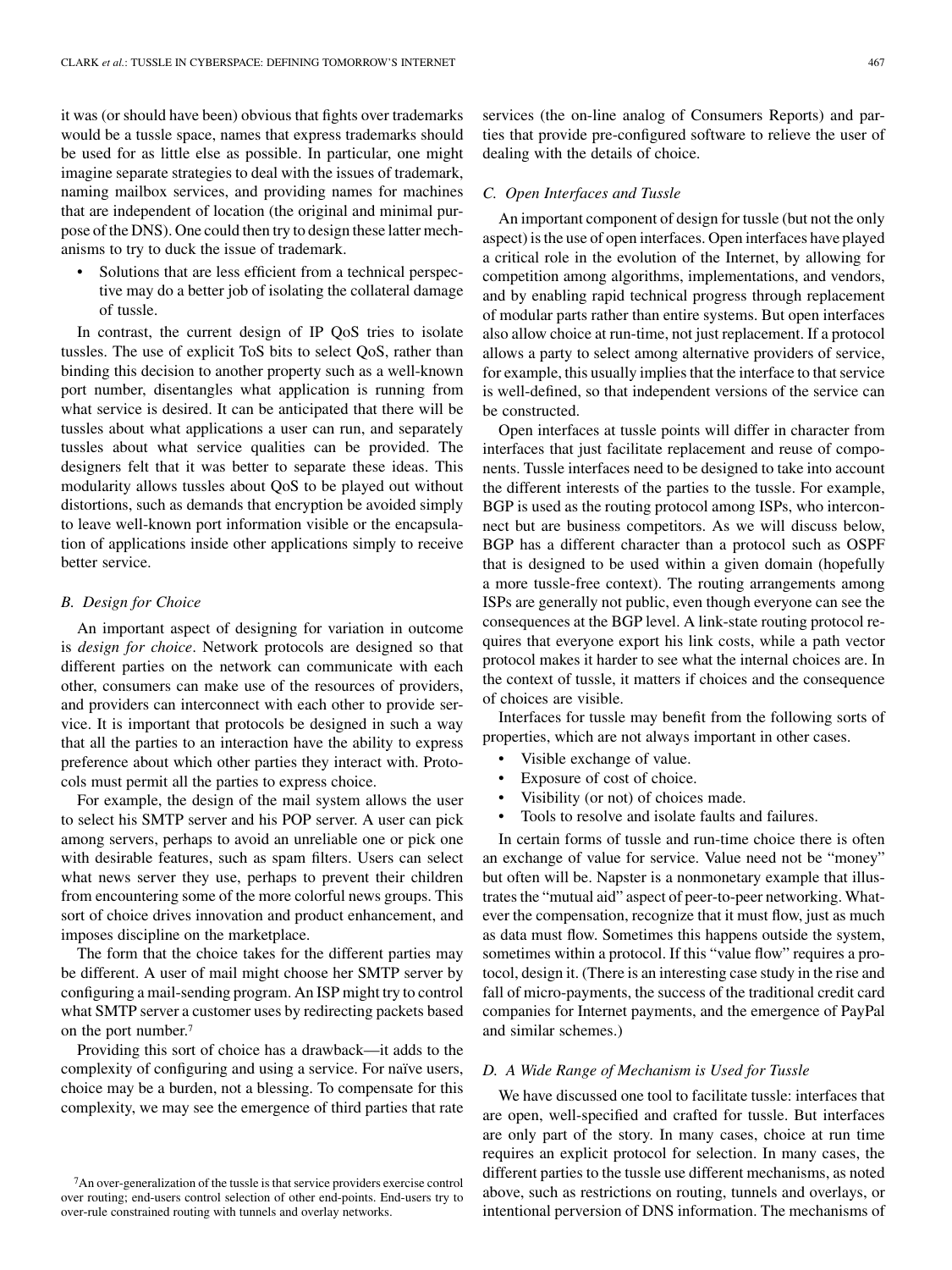tussle will depend on the nature of the tussle. In some cases, the interests of the players are simply adverse, and there is no win-win way to balance them. In this case, mechanism choice will be independent and unilateral. But in many cases, players' interests are not adverse, but simply different. A user wants to send data; a provider wants to be compensated for carrying it. While this implies a natural tussle over pricing, in the end both parties realize that they must meet the other's needs. In this case, the choice of mechanism must itself be mutual.

## V. TUSSLE SPACES

In this section we discuss some specific aspects of the Internet in which different players with competing interests come together. In each case, our goal is to examine the nature of the tussle and to illustrate how our principles can be applied in specific cases. We suggest some specific research areas that would benefit from application of our principles.

## *A. Economics*

One of the tussles that defines the current Internet is the tussle of economics. The providers of the Internet are not in the business of giving service away. For most, it is a business, run to make a profit. This means they are competitors, and look at the user, and each other, as a customer and a source of revenue. Providers tussle as they compete, and consumers tussle with providers to get the service they want at a low price.8

How can we, as engineers, shape the economic tussle? In fact, we have great power to shape this tussle, but first we have to understand the rules that define it. A standard business saying is that the drivers of investment are fear and greed. Greed is easy to understand—it drove hundreds of billions of dollars worth of investment in telecommunications over the last decade, much of which has been lost in bankruptcy. But fear is more subtle. The vector of fear is competition, which results when the consumer has choice. The tussle among providers and consumers in a competitive landscape is the most basic attribute of a marketplace. Most economists of a "western" bent would argue that competition is good; it drives innovation, disciplines the market, ensures efficiency, and removes the need for intervention and regulation of a market. To make competition viable, the consumer in a market must have the ability to choose. So our principle that one should design choice into mechanism is the building block of competition.

Here are some specific examples, with implications for research and network design:

*1) Provider Lock-In From IP Addressing:* ISPs would like to find ways to lock in their customers; customers want to preserve the ability to change among providers. This illustrates the basic consumer-producer tussle in a competitive world. For hosts that use static addresses, renumbering is a complex task. Because renumbering hosts can be hard, there is a very explicit tension today between the desire to have addresses reflect topology to support efficient routing and the desire of the customer to change providers easily. Either a customer is locked into his provider by the provider-based addresses, or he obtains a separate block of addresses that is not topologically significant and therefore adds to the size of the forwarding tables in the core of the network. Mechanisms that favor the consumer in this tussle include dynamic host numbering (DHCP) and dynamic update of DNS entries when the host is renumbered.

• A desire for vigorous competition would suggest that the consumer should have the choice to move from ISP to ISP. Given that, the Internet design should incorporate mechanisms that make it easy for a host to change addresses and to have and use multiple addresses. Addresses should reflect connectivity, not identity, to modularize tussle. This would relieve problems with end-node mobility, improve choice in multihomed machines, and improve the ease of changing providers.

*2) Value Pricing:* One of the standard ways to improve revenues is to find ways to divide customers into classes based on their willingness to pay, and charge them accordingly—what economists call value pricing. An example from another sector is the "Saturday night stay" criterion for airline travel. It costs the airline no more to carry a passenger if she does not stay over Saturday night, but this restriction tends to separate the business and pleasure traveler, which is useful because the business traveler seems to have a greater willingness to pay. Airlines impose Saturday night stay restrictions, and consumers respond by buying multiple tickets, and using only some of the segments of the flight. Airlines respond by declaring this behavior unacceptable. And thus the tussle evolves.

As an example of similar behavior in the Internet, some acceptable use policies for residential broadband access prohibit the operation of a server in the home. To run a server, the customer is required to pay a higher "business" rate. Customers who wish to sidestep this restriction can respond by shifting to another provider, if there is one, or by tunneling to disguise the port numbers being used. The probable outcome of this tussle depends strongly on whether one perceives competition as currently healthy in the Internet, or eroding to dangerous levels.

This discussion illustrates the point that many design decisions today embody specific social values. The design and deployment of tunnels (or other mechanisms to mask what services are being used by a consumer) shifts the balance of power from the producer to the consumer. Given that value pricing is not a moral wrong, should the consumers be aided in their quest to bypass the controls of the producers? Those who see the consumer as "the little guy" being abused by the "big providers" will design such mechanisms, and this is part of the tussle, not something that happens outside the tussle. What mechanisms get designed, and what standards get approved, are all part of the tussle.

*3) Residential Broadband Access:* There is concern today that the advent of broadband residential access will be accompanied by a great reduction in competition. Today there are perhaps 5000 dialup Internet service providers. A pessimistic outcome five years in the future is that the average residential customer will have two choices—his telephone company and his

<sup>8</sup>There is now considerable interest in the economics community in the nature of the Internet. Some of the seminal papers are published in [\[31](#page-12-0)]. For an overview of the current literature on Internet economics, see the Web site maintained by Mackie-Mason at http://china.si.umich.edu/telecom/net-economics.html.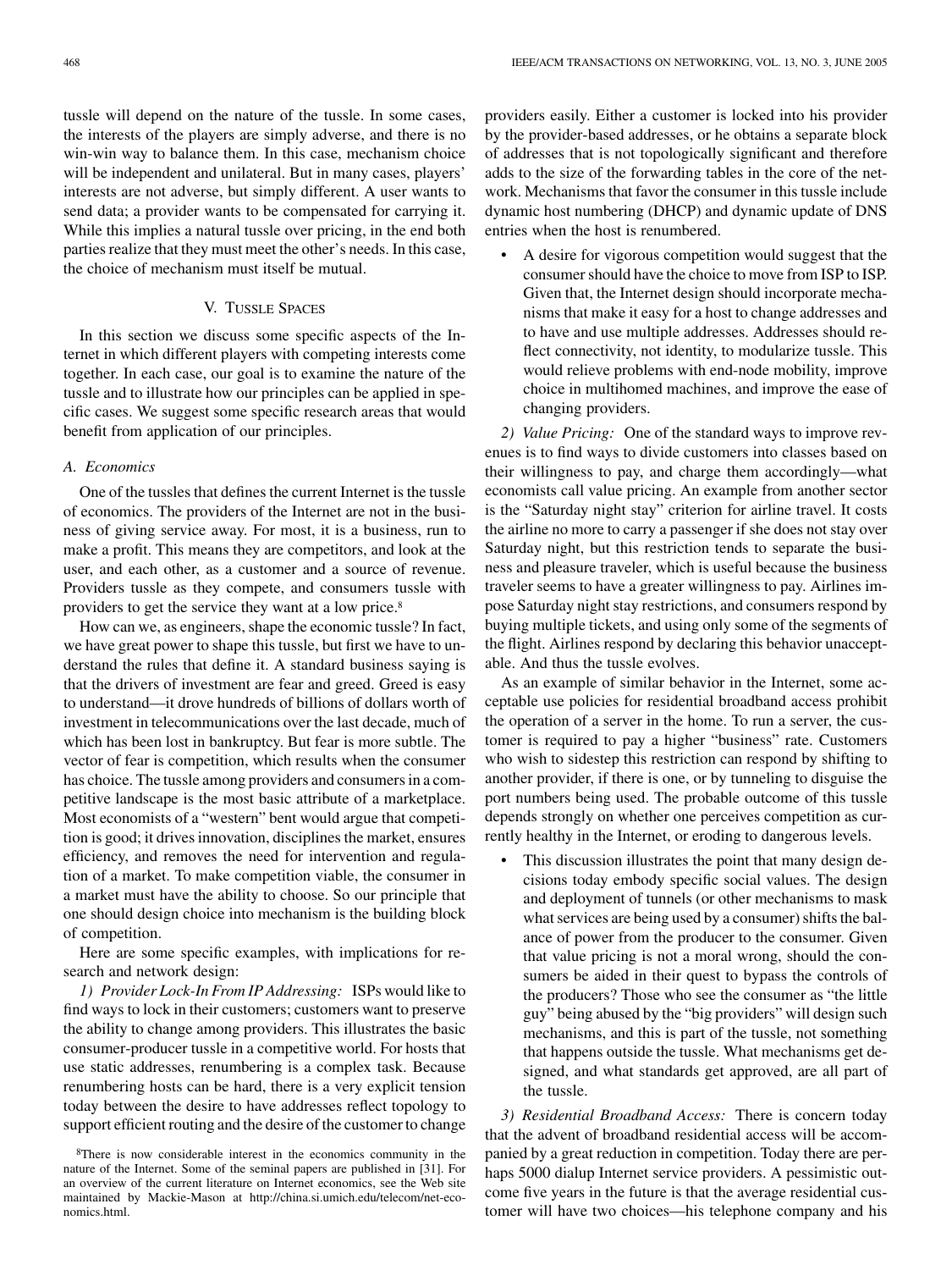cable company—because they control the wires. This loss of choice and competition is viewed with great alarm by many, who fear that it may lead to higher prices and restrictions on what the user may do, and there are many forces aligning to fight this loss of competition. Some are regulatory, calling for laws to mandate "open access," to force the owners of the wires to allow multiple ISPs to use them. Economists and regulators hope that multiple providers will install their own cables, to increase competition.9 However, in a tussle of competition, one cannot compel a potential provider to invest and enter a market.

Using the principles of this paper, one could speculate on what sorts of investments are actually likely to be made, and to think about what choice, and what tussle modularity, would improve the outcome of such an investment. One investment option that is gaining momentum now is municipal deployment of fiber, because fiber installed by a neutral party such as a municipality can be a platform for competitors to provide higher level services (e.g., a phone, Internet or television). This requires that the equipment lighting the fiber support multiple service providers. Most of the equipment made today is not "naturally open" in this way, having been designed without consideration of this particular modularity boundary (or indeed with the specific goal of confounding it).

An important R&D project is to design and demonstrate a fiber-based residential access facility that supports competition in higher-level services. Technical questions include whether sharing should be in the time domain (packets) or color domain, how the fairness of sharing can be enforced and verified, an approach to fault isolation and other operational issues, and how incremental upgrades can be done. This project is motivated both by the principle of "design for choice" and as well by recognition of new tussle boundaries.

Most of today's "open access" proposals fail to balance the interests of concerned parties because they are not modularized along tussle space boundaries. For example, the capital costs and deployment pragmatics of broadband infrastructure differ greatly from those of operating mail and web servers. This creates a natural boundary between the two tussle spaces of broadband facilities provision and ISP services. Proposals that implement open access at this modularity boundary are more likely to benefit the Internet as a whole, because they allow each tussle to play out independently. But they probably will not work to the advantage of those that invest in the fiber.

*4) Competitive Wide Area Access:* Today, the Internet system does not let the individual customer select his "long distance provider" the way the telephone system does. This is an example of designers failing to appreciate a competitive tussle space.

A requirement for "policy-based routing" was recognized early by Internet designers. Before the Internet was commercialized, the introduction of multiple providers in the NSFnet backbone created a tussle space relating to autonomy, mutual trust, and acceptable use policies [\[33](#page-12-0)]. The fundamental question then was who would set routing policy? There were two competing technical proposals answering this in different ways:

user control [[34\]](#page-12-0) and provider control [\[33](#page-12-0)]. The two proposals were shown to have rough equivalence in the set of expressible policies, yet from the tussle viewpoint they had very different consequences.

In the end, this very fundamental choice was made on pragmatic grounds: the user control proposal required changing the data plane (IP protocol), which seemed to be a daunting task even then. On the other hand, provider control required changing only the control plane (inter-domain routing), in the form of the Border Gateway Protocol (BGP) [[35\]](#page-12-0). Furthermore, the providers and their suppliers had the economic incentive to drive the engineering and standardization of BGP, and there was no corresponding economic drive to tilt the playing field toward users control of policies. One can only speculate that a different result might have emerged had the technical community at the time considered the design for tussle.

One could argue, in favor of provider-controlled policy, that there would be sufficient competition in the wide-area market because there were going to be many ISPs directly competing to serve the customer. Letting the local provider enter into a wholesale arrangement to obtain wide area service seemed adequate, because if one local provider made an unsatisfactory choice in wide area provider, the customer could just switch to a new local provider.

But this decision may be having undesirable consequences today. It is possible that customers today would be much more likely to see more service diversity, e.g., a quality of service support for applications, if there were more competition.

The Internet should support a mechanism for choice such as source routing that would permit a customer to control the path of his packets at the level of providers. A design for such a system must include where these user-selected routes come from or how they are constructed, how failures are managed, and how the user knows that the traffic actually took the desired route. The capability must also be approachable by a broad class of users of varying sophistication. This is a very complex design challenge,<sup>10</sup> but could have a great influence.

This example illustrates another important point about competition. One should be prepared to pay for what one uses, or there is little incentive for a provider to offer it. Today, service providers do not like loose source routes, because ISPs do not receive any benefit when they carry traffic directed by a source route. ISPs enter into business arrangements that determine which traffic they agree to carry across which interfaces, and a source route has the effect of overriding these arrangements. Why should they be enthusiastic about this? Since source routes do not work effectively today, researchers propose even more indirect ways of getting around provider-selected routing, such as exploiting hosts as intermediate forwarding agents. (This kind of overlay network is a tool in the tussle, certainly.) Another, perhaps simpler, approach is to compensate the provider for carrying the packets. But this idea tends to upset designers as well as customers, because they fear they will end up in an

<sup>10</sup>In particular, today's loose source routes, even if widely implemented, would provide only a small portion of what is needed. For discussion of a more complete design using this approach, see [\[36](#page-12-0)].

<sup>9</sup>For an analysis of issues in residential broadband access, see [[32\]](#page-12-0).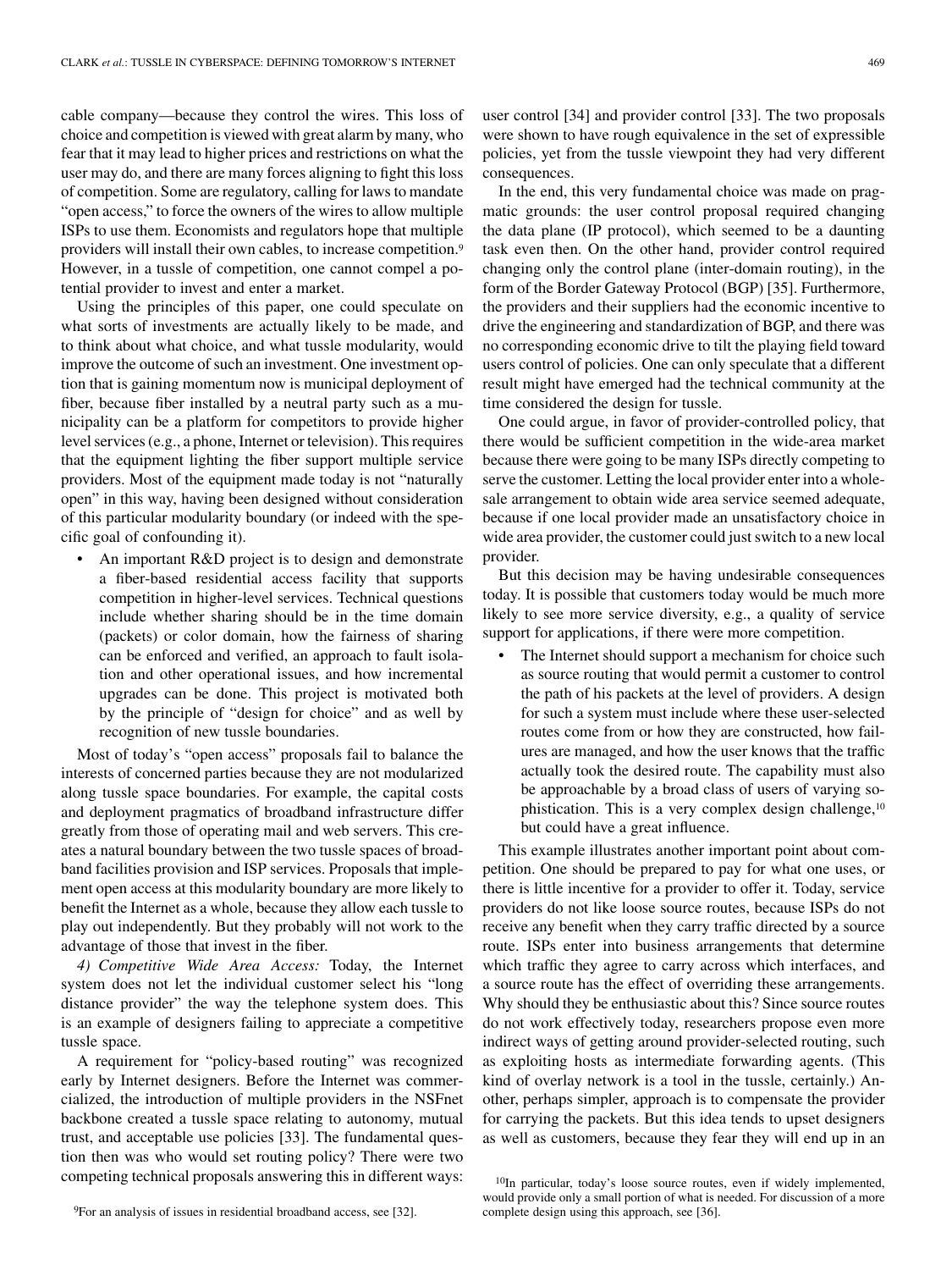onerous "pay by the byte" situation, which does not seem to have much market appeal.

- The design for provider-level source routing must incorporate a recognition of the need for payment. There must be enough generality in the payment schemes that the market can select an outcome that works for all parties. (Remember, we are not designing the outcome, only the playing field for the tussle.)
- Overlay architectures (e.g., [[37\]](#page-12-0)) should be evaluated for their ability to isolate tussles and provide choice. A comparison is warranted between overlay architectures and integrated global schemes to understand how each balances the relative control that providers and consumers have, and whether economic distortion is greater in one or the other.

### *B. Trust*

One of the most profound and irreversible changes in the Internet is that by and large, many of the users do not trust each other. The users of the Internet no longer represent a single community with common motivation and shared trust. There are parties with adverse interests, and some genuine "bad guys" out there. This implies that mechanisms that regulate interaction on the basis of mutual trust should be a fundamental part of the Internet of tomorrow.11

Most users would prefer to have nothing to do with the bad guys. They would like protection from system penetration attacks, DoS attacks, and so on. This is a profound tussle, between people who want to be left alone, and people who want to bother them. Since host security today is of variable and mostly poor quality, this desire for protection leads to firewalls. Firewalls change the Internet from a system with transparent packet carriage between all points (what goes in comes out), to a "that which is not permitted is forbidden" network. This is a total reversal of the Internet philosophy, but pure transparency is not what most users long for. For over ten years, Internet purists have been bemoaning the fact that firewalls inhibit innovation and the introduction of new applications (fifteen years ago they were called "mail gateways"), but firewalls have not gone away.

The principle of "design for choice" would imply that users should be able to choose with whom they interact, and users should be able to choose the level of transparency they offer to other users. The principle of "tussle isolation" suggests that these mechanisms should not be overloaded on to any other mechanism, but should be separated. Further, one should consider if, within the broad topic of trust, there are separable issues.

The first topic is control over which parties are willing to exchange packets with each other.

- In the abstract, there is a technical question as to whether each end-node can implement sufficient trust-related controls within itself, or whether delegation of this control to a remote point inside the network is required—a "trustaware firewall." As a practical matter, the market calls for firewalls. Firewalls that provide trust-mediated transparency must be designed so that they apply constraints
- 11A thoughtful analysis of trust that has shaped our thinking is provided by [\[38](#page-12-0)].

based on who is communicating, as well as (or instead of) what protocols are being run and where in the network the parties are. Along with this device must be protocols and interfaces to allow the end node and the control point to communicate about the desired controls.12 Issues of choice and tussle arise: who gets to pick which firewall a user uses?

Another tussle about firewalls is worth noting. Who gets to set the policy in the firewall? The end user may certainly have opinions, but a network administrator may as well. Who is "in charge"? There is no single answer, and we better not think we are going to design it. All we can design is the space for the tussle. But this illustrates the point about visibility of decision-making. If a system administrator has installed control rules in a firewall that affect an end user, should that end user be able to download and examine these rules? One way to help preserve the end-to-end character of the Internet is to require that devices reveal if they impose limitations on it. However, there is no obvious way to enforce this requirement, so it becomes a courtesy, not a real requirement.

Another dimension of trust is the fact that most users do not trust many of the parties they actually want to talk to. We connect to web sites but are suspicious that they are gathering information on us, stealing our credit cards, not going to deliver what they promised, and so on. In this case, the solution is more complex; we depend on third parties to mediate and enhance the assurance that things are going to go right. Credit card companies limit our liability to \$50, or sometimes nothing, in case of dispute. Public key certificate agents provide us with certificates that assure us we are talking to the party we think we are. Web sites assess and report the reputation of other sites. The fact of these third parties contrasts with our simple model of two-party end-to-end communication among trusting parties. Each individual interaction may be two-party end-to-end, but the application design is not.

• An important engineering principle for future applications is that there should be explicit ability to select what third parties are used to mediate an interaction, and to act as an agent for the end-user in improving his trust in the operation. The parties must be able to choose, so they can select third parties that they trust.13

Another space in which trust is eroding is that users less and less trust the software they have to run. They suspect their operating system and browser of gathering information on them and passing it on without their knowledge, or turning them in for software license violations. There are web sites that claim to look at the outgoing data stream from the user's machine and detect and remove any information that is leaking out.

• This problem may best be dealt with using nontechnical means—regulation, public opinion and so on [[39\]](#page-12-0). Just

<sup>12</sup>The IETF has considered such standards, e.g., the MIDCOM working group.

<sup>13</sup>An interesting debate relevant to this topic emerged during the IETF's chartering of the Open Pluggable Edge Services (OPES) working group, and the resulting IAB deliberation on policy concerns. The IAB has focused on issues of whether one end or both have to concur with the insertion of an intermediate node in the communication, and what tools the user should have to detect and recover from a faulty node.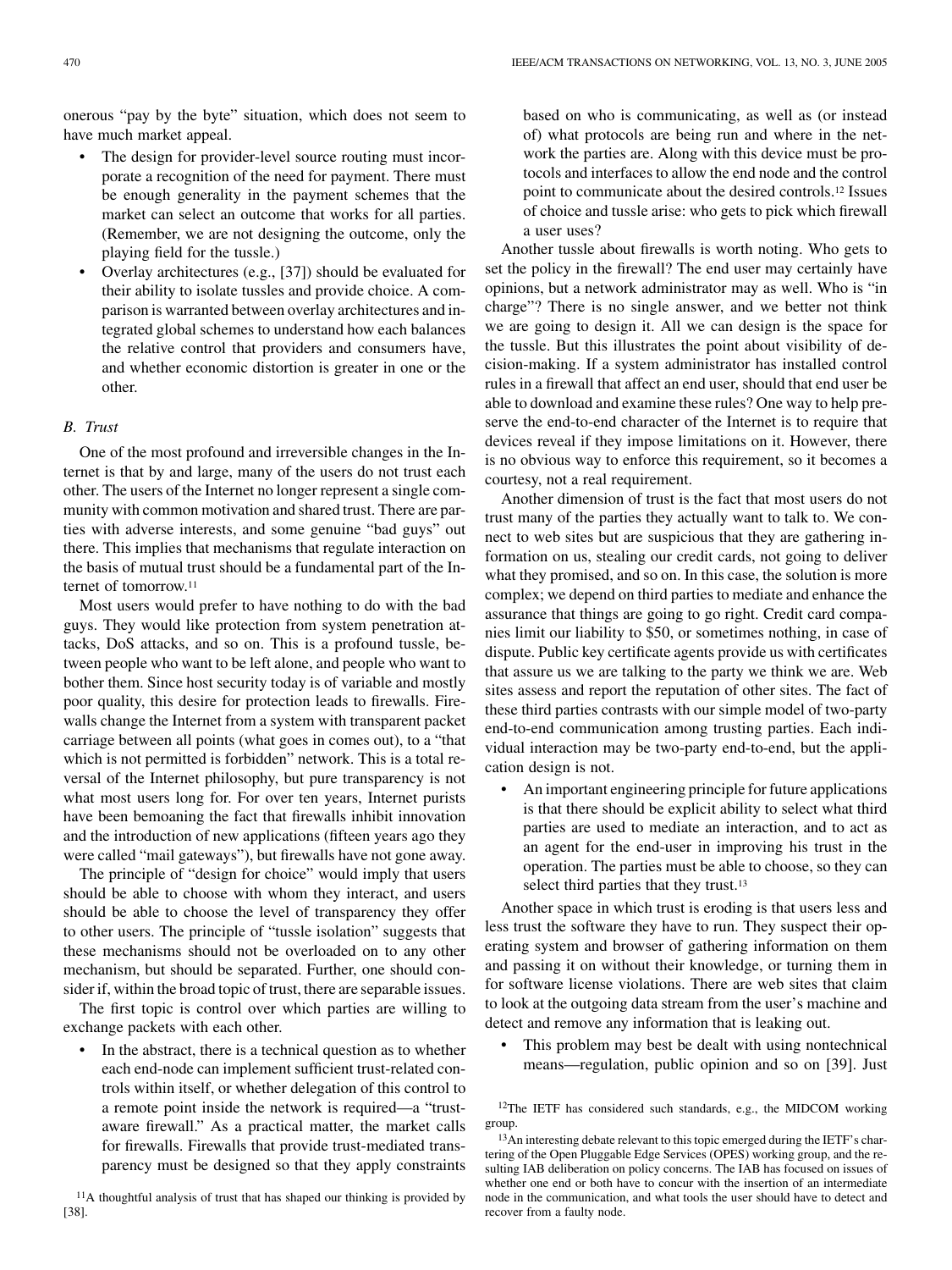because a problem manifests in a technical space, it does not mean it has to be solved there. But it is an interesting exercise to consider whether there are technical means to protect a user from software running on their own machine. The history of mandatory security controls and security kernels suggests that this problem is thorny.

*1) The Role of Identity:* One obvious point about trust is that if communication is to be mediated based on trust, then as a preliminary step, parties must be able to know to whom they are talking. Otherwise, one has little basis for judging how much to trust others.

One could take this as a call for the imposition of a global namespace of Internet users, with attached trust assessments. We believe this is a bad idea. It is hard to imagine a global system that is really trustworthy. More importantly, there are lots of ways that parties choose to identify themselves to each other, many of which will be private to the parties, based on role rather than individual name, etc. What is needed is a framework that translates these diverse ways into lower level network actions that control access. This implies a framework for talking about identity, not a single identity scheme. We suggest that such a framework could usefully share and arbitrate information across many layers of the protocol stack.

The need to know to whom we are talking will challenge a current precept of the Internet, which is that it is permissible to be anonymous on the Internet. There is a fundamental tussle between the ideas of anonymous action, and the idea that in a society where "that which is not forbidden is permitted," one can be held accountable for ones actions. A possible outcome of this tension is that while it will be possible to act anonymously, many people will choose not to communicate with you if you do, or will attempt to limit what you do.<sup>14</sup> A compromise outcome of this tussle might be that if you are trying to act in an anonymous way, it should be hard to disguise this fact. This illustrates the observation that one must think about whether the consequences of choice are visible, or can be hidden.

# *C. The Tussles of Openness*

One of the most profound fears for the Internet today is that it will lose its "open" qualities: the openness to innovation that permits a new application to be deployed, the openness of access that allows a user to point their Web browser at any content they please, the openness that allows a user to select the servers and services that best meet their needs.

The openness to innovation—to new applications and new uses—has perhaps been the most critical success factor for the Internet. But openness is not an unalloyed virtue for service providers. Openness often equates to competition, which creates the fear factor that demands costly investment and drives profits to a minimum. Many telephone company executives remember the good old monopoly days, with a comfortable regulated rate of return and no fear. And many current ISPs may long for a return to those less open, high margin days, if they could only figure out how to get there. The keys are closed or proprietary interfaces, and vertical integration.

Motivations concerning open versus proprietary systems have much to do with economics. Economists have studied the motivation of providers with various degrees of market power to choose open or proprietary interfaces; see [[40\]](#page-12-0). Industry understands that interfaces, or lack thereof, can shape a market.15 There is probably a whole paper on the tussles surrounding open versus closed systems. However, as a starting point, the first exercise should be to speculate about whether these various openness tussles can be modularized and disentangled, and what this means for mechanism design.

Vertical integration—the bundling together of infrastructure and higher-level services—requires the removal of certain forms of openness. The user may be constrained to use only certain providers of content, or to pay to run certain protocols, and so on. However, vertical integration has nothing to do with a desire to block innovation. Even in a market with a high degree of vertical integration, innovation that brings new value to the customer is likely to benefit all parties. So it would be wise to separate the tussle of vertical integration, about which many feel great passion, from the desire to sustain innovation.

The technical characteristic of the network that has fostered innovation is transparent packet carriage—the ability to deploy a new protocol without having to modify the inside of the network. But transparency is not the same thing as openness, though they are related. With this brief motivation, we consider some old design principles of the Internet, including the principle that is usually equated with transparency, the end-to-end arguments.

## VI. REVISITING OLD PRINCIPLES

## *A. The Future of the End to End Arguments*

One of the most respected and cited of the Internet design principles is the end-to-end arguments, which state that mechanism should not be placed in the network if it can be placed at the end node, and that the core of the network should provide a general service, not one that is tailored to a specific application [\[44](#page-12-0)]. There are two general dimensions to the arguments: innovation and reliability.

*Innovation:* If the core of the network has been tailored to one specific application, this may inhibit the deployment of other applications. If the core of the network must be modified to deploy a new application, this puts a very high hurdle in front of any unproven idea, and almost by definition, a new idea is unproven.

*Reliability and robustness:* If bits of applications are "in the network," this increases the number of points of failure that can disable the application. The more simple the core of the network, the more reliable it is likely to be.

The simplest application of the end-to-end arguments produces a network that is *transparent*; packets go in, and they come out, and that is all that happens in the network. This simple idea was very powerful in the early days of the Internet, but there

<sup>14</sup>An analog is the current situation with Caller ID, where a sender can block the caller's information, but the receiver can refuse to accept calls from a sender that does.

<sup>15</sup>While technical network designers may not think about open interfaces as a tool to drive market structure, industrial players understand this fully. When then Senator Gore announced his vision for a National Information Infrastructure (NII) in the early 1990s, at least two organizations produced requirement documents for the "critical interfaces" that would permit the NII to have a suitable structure [[41\]](#page-12-0)–[[43\]](#page-12-0).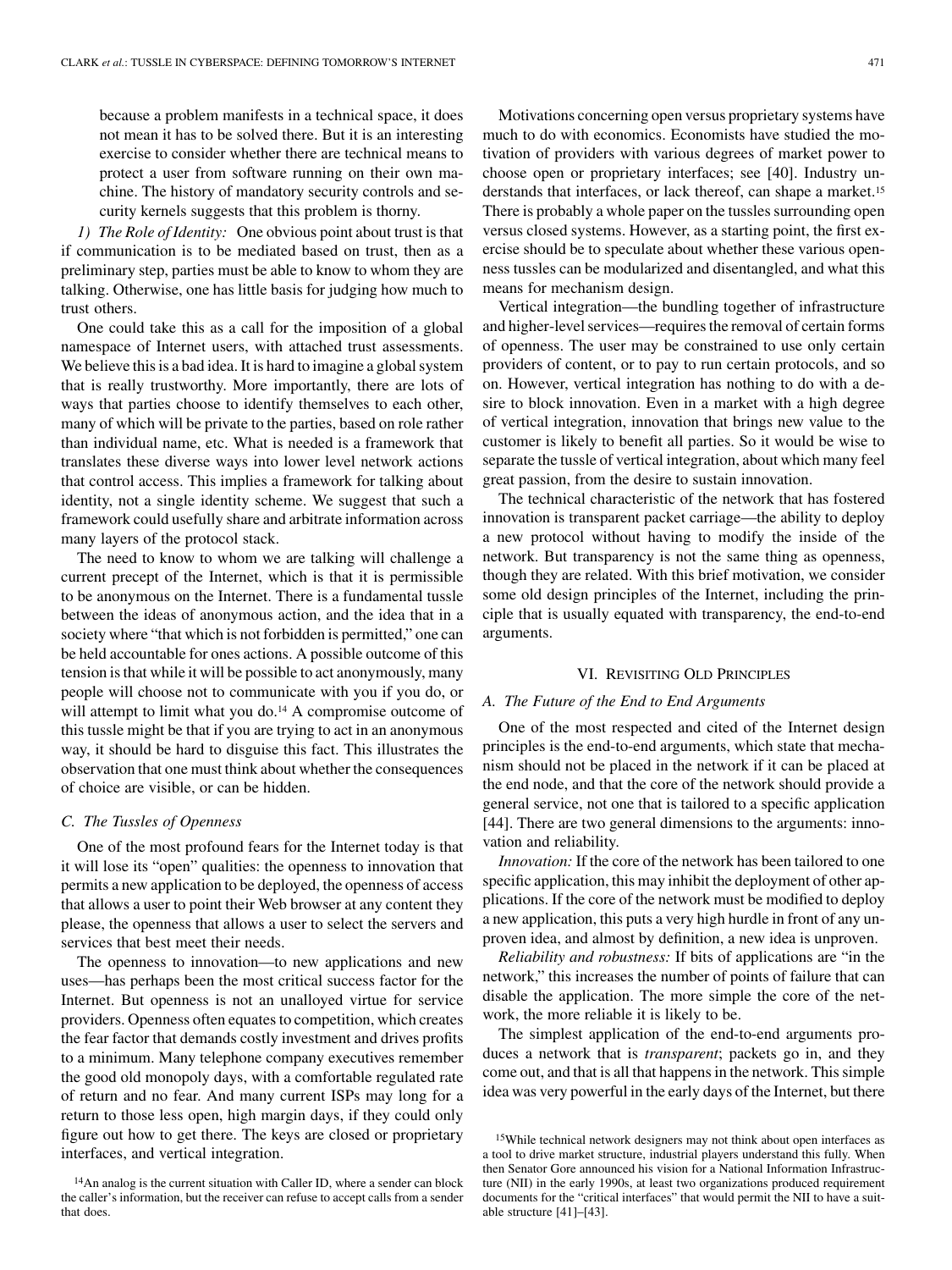is much fear that it seems to be eroding, for many of the reasons discussed above:

- The loss of trust calls for less transparency, not more, and we get firewalls.
- The desire for control by the ISP calls for less transparency, and we get application filtering, connection redirection, and so on.
- The desire of third parties to observe a data flow (e.g., wiretap) calls for data capture sites in the network.
- The desire to improve important applications (e.g., the Web), leads to the deployment of caches, mirror sites, kludges to the DNS and so on.

This is a great deal of mechanism, a large potential loss of transparency, and an increasing focus on improving existing applications at the expense of new ones. So what is the future of the end-to-end arguments? We argue that the end-to-end arguments are still valid and powerful, but need a more complex articulation in today's world. The discussion to this point gives us some guidance.

**Evolution and "enhancement" of existing, mature applications is inevitable**. As applications become popular, lots of players—application service providers, ISPs, equipment providers, etc.—will want to get involved in them, whether as a move toward vertical integration, enhancement of performance or reliability, or some other reason. This will almost certainly lead to increased complexity, perhaps decreased reliability or predictability, and perhaps an evolution of the overall application away from the original vision. We should not imagine that anyone can do much about this. If applications are designed so that the user can control what features "in the network" are invoked, the designer may have done as much as they can.

**The most we can do to protect maturing applications is to bias the tussle**. If application designers want to preserve choice and end user empowerment, they should be given advice about how to design applications to achieve this goal. This observation suggests that we should generate "application design guidelines" that would help designers avoid pitfalls, and deal with the tussles of success.

**Keeping the net open and transparent for new applications is the most important goal**. Innovation and the launch of new applications is the engine that has driven the growth of the Internet and the generation of new value. So barriers to new applications are much more destructive than network-based support of proven applications. Since new applications must, almost of necessity, launch incrementally, they most benefit from the transparent simplicity that the end-to-end arguments fostered. By the principle of isolation of tussle, any barriers that are put into the network as a result of the desire to control mature applications or issues of trust should not prevent parties that want transparency from getting it.

**Failures of transparency will occur—design what happens then**. Today, when an IP address is unreachable, there is little in the way of helpful information about why. A sophisticated user can run traceroute, but today's normal user just gets frustrated. Tools for fault isolation and error reporting would help—the hard challenge is not so much to find the fault but to report the problem to the right person in the right language. That person may be someone who can fix the problem, or someone who can decide to choose a different path or provider—fault reporting is as much a tool of tussle management as it is a tool of technical repair. Of course, some devices that impair transparency may intentionally give no error information or even reveal their presence, and that must be taken into account in design of diagnostic tools.16

**Peeking is irresistible**. If there is information visible in the packet, there is no way to keep an intermediate node from looking at it. So the ultimate defense of the end-to-end mode is end-to-end encryption. End-to-end encryption addresses both the threat that someone wants to steal or modify the information, and the threat that the ISP wants to control what its customers are doing.

Of course, encrypting the data stream has drawbacks. One is that the actions of the ISP might actually be making things better. They might be offering performance improvements or other benefits that the end user actually wants. But this situation is not an issue; if the user has control over whether the data is encrypted or not, the user can decide if the ISP actions are a benefit or a hindrance. The other drawback is that encrypting the stream might just be the first step in an escalating tussle between the end user and the network provider, in which the response of the provider is to refuse to carry encrypted data. It is probably not the case that a commercial ISP would escalate to this level, though some ISPs today refuse to support VPNs without a higher level of payment. In the U.S., competition would probably discipline a provider that tried to block encryption. But a conservative government with a state-run monopoly ISP might. And in that case, policy will probably trump technology in any case. Then the advantage of having the encrypted mode is that it would force the government to be explicit about what their policy was. Forcing the choice to be public and visible is about all that technology can do to moderate this situation.17

Note that in a multiway application, where third parties are involved to insure the validity of the transaction, the meaning of "end-to-end" gets more complex, and so does the proper use of encryption.

# *B. Separation of Policy and Mechanism*

Another design principle of great age and uncertain origin<sup>18</sup> is that technologists should design policy-free mechanism, and allow those who use the system (whether literal "users," administrators, etc) to adjust the mechanisms to match their specific needs. This paper challenges this principle as perhaps being too simplistic. True policy-free design is, at best, extremely difficult. Mechanism defines the range of "policies" that can be invoked, which is another way of saying that mechanism bounds the range of choice. So in principle there is no pure separation of policy from mechanism. As we assert above, the choice to forebear from constraint and to leave choice to those who come later is itself a value-laden choice, albeit one we respect.

<sup>16</sup>See the footnote above on the deliberations by the IAB on the charter for the OPES working group.

<sup>17</sup>The next step in this sort of escalation is steganography—the hiding of information inside some other form of data. It is a signal of a coming tussle that this topic is receiving attention right now.

<sup>18</sup>An early articulation of the principle can be found in [\[45](#page-12-0)].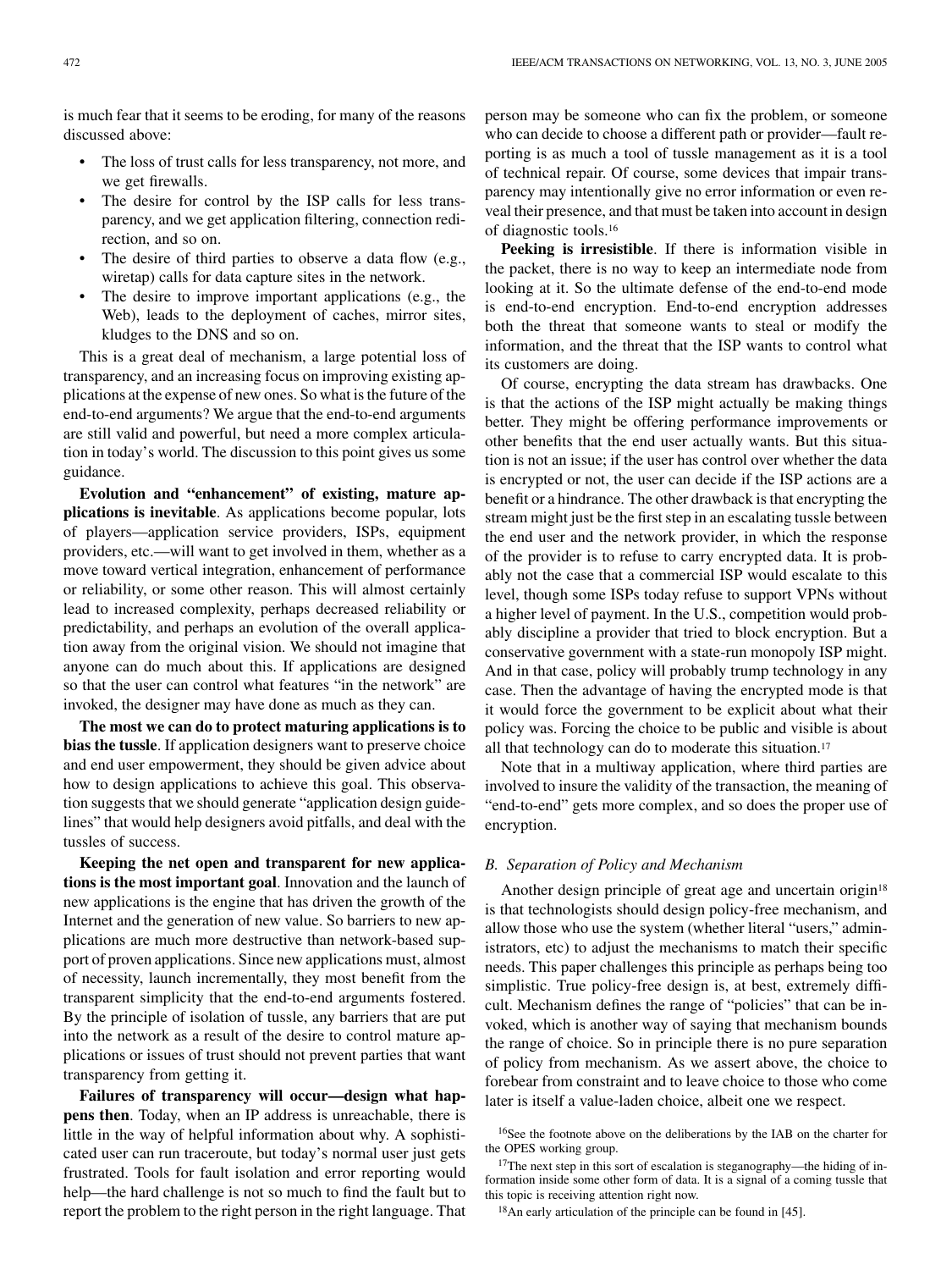However, this analysis does not totally negate the principle. The chief advantage of attempting to separate mechanism and policy is to isolate some regions of the system from tussle. Even if the attempt is not completely successful, these isolation regions can serve to separate different tussles from each other, and can serve as technological 'fixed points' that allow different tussles to play out at different speeds.

Perhaps the most challenging intellectual puzzle in this design space is to discover parts of mechanism that really can be divorced from policy—which, in other words, actually *are* value-neutral.

One value (or bias) that is shared by many people is user empowerment. This is the preference that the user, rather than the service provider or the software provider, be able to pick what applications to run, what servers and services to use, and so on. User empowerment, to many, is a basic Internet principle, but for this paper, it is the manifestation of the right to choose—to drive competition, and thus drive change.

One could argue that user empowerment is a bias, of the "David and Goliath" sort—a bias imposed on the tussle between the little guy and the provider, who is seen as "big and bad." This view would suggest that to the extent one tries to be value-neutral in the design of mechanism, one should not favor user empowerment. One could also argue that the fundamental design goal of the Internet is to hook computers together, and since computers are used for unpredictable and evolving purposes, making sure that the users are not constrained in what they can do is doing nothing more that preserving the core design tenet of the Internet. In this context, user empowerment is a basic building block, and should be embedded into all mechanism whenever possible. This paper suggests that the latter view is the defensible one, because choice is a basic tool to deal with tussle.

The recognition of tussle as a fundamental behavior does give one further hint at how to try to separate mechanism from policy. If one can find spaces where tussles are unlikely, then (as noted above) the interfaces and mechanisms can be simpler. If one can truly separate tussles, then one can do a better job of matching mechanism to problem. So the instruction to "separate mechanism from policy" is not incorrect, but just requires careful thought to carry out as best one can.

## VII. LESSONS FOR DESIGNERS

This more complex interpretation of old design principles, and the introduction of new principles, needs to be seen in terms of system synthesis. How can we, as designers, build systems with desired characteristics and improve the chances that they come out the way we want? If we try to design a system that is open, for example, which means we will encounter the tussles surrounding vertical integration and capture of value in exchange for investment, how can we proceed?

One can learn from the past. To some of us in the research community, a real frustration of the last few years is the failure of explicit QoS to emerge as an open end-to-end service. This follows on the failure of multicast to emerge as an open end-to-end service. It is instructive to do a post-mortem on these failures.19 Here is one hypothesis. For the ISPs to deploy QoS, they would have to spend money to upgrade routers and for management and operations. So there is a real cost. There is no guarantee of increased revenues. Why risk investment in this case? If the consumer could exercise effective competitive pressure in ISP selection, fear and greed might have driven ISPs to invest, but the competitive pressures were not sufficient. On the other hand, if ISPs use the new QoS mechanisms in a closed way, rather than an open way, they greatly enhance revenue opportunities. Thus, for example, if they deploy QoS mechanisms but only turn them on for applications that *they* sell, they reduce the open nature of the Internet and create opportunities for vertical integration. If Internet Telephony requires QoS to work, and they only turn on QoS for *their* version of Internet Telephony, then they can price it at monopoly prices.

One can thus see the failure of QoS deployment as a failure first to design any value-transfer mechanism to give the providers the possibility of being rewarded for making the investment (greed), and second, a failure to couple the design to a mechanism whereby the user can exercise choice to select the provider who offered the service (competitive fear). The argument about choice here is actually subtle. The user had the power to choose the level of QoS needed—that could be expressed in the ToS bits. What was missing was routing, to allow the user to favor one ISP over another if that ISP honored the bits.

• Anyone who designs a new enhancement for the Internet should analyze the tussles that it will trigger, and the tussles in the surrounding context, and consider how they can be managed to ensure that the enhancement succeeds. As noted above, a powerful force is the tussle of competition. Protocol design, by creating opportunities for competition, can impose a direction on evolution.

## VIII. CONCLUSION

As the Internet evolves to become a full component of society, the person most likely to be dismayed is the fabled cypherpunk. Ref. [[46\]](#page-12-0) summarizes the cypherpunk view of privacy as follows: "[T]he cypherpunk's credo can be roughly paraphrased as 'privacy through technology, not through legislation.' If we can guarantee privacy protection through the laws of mathematics rather than the laws of men and whims of bureaucrats, then we will have made an important contribution to society. It is this vision which guides and motivates our approach to Internet privacy." Our position is that the laws of men and the so-called whims of bureaucrats are part of the fabric of society, like it or not. They are some of the building blocks of tussle, and must be accepted as such. We, as technical designers, should not try to deny the reality of the tussle, but instead recognize our power to shape it. Once we do so, we acquire a new set of hard, technical problems to solve, and this is a challenge we should step up to willingly.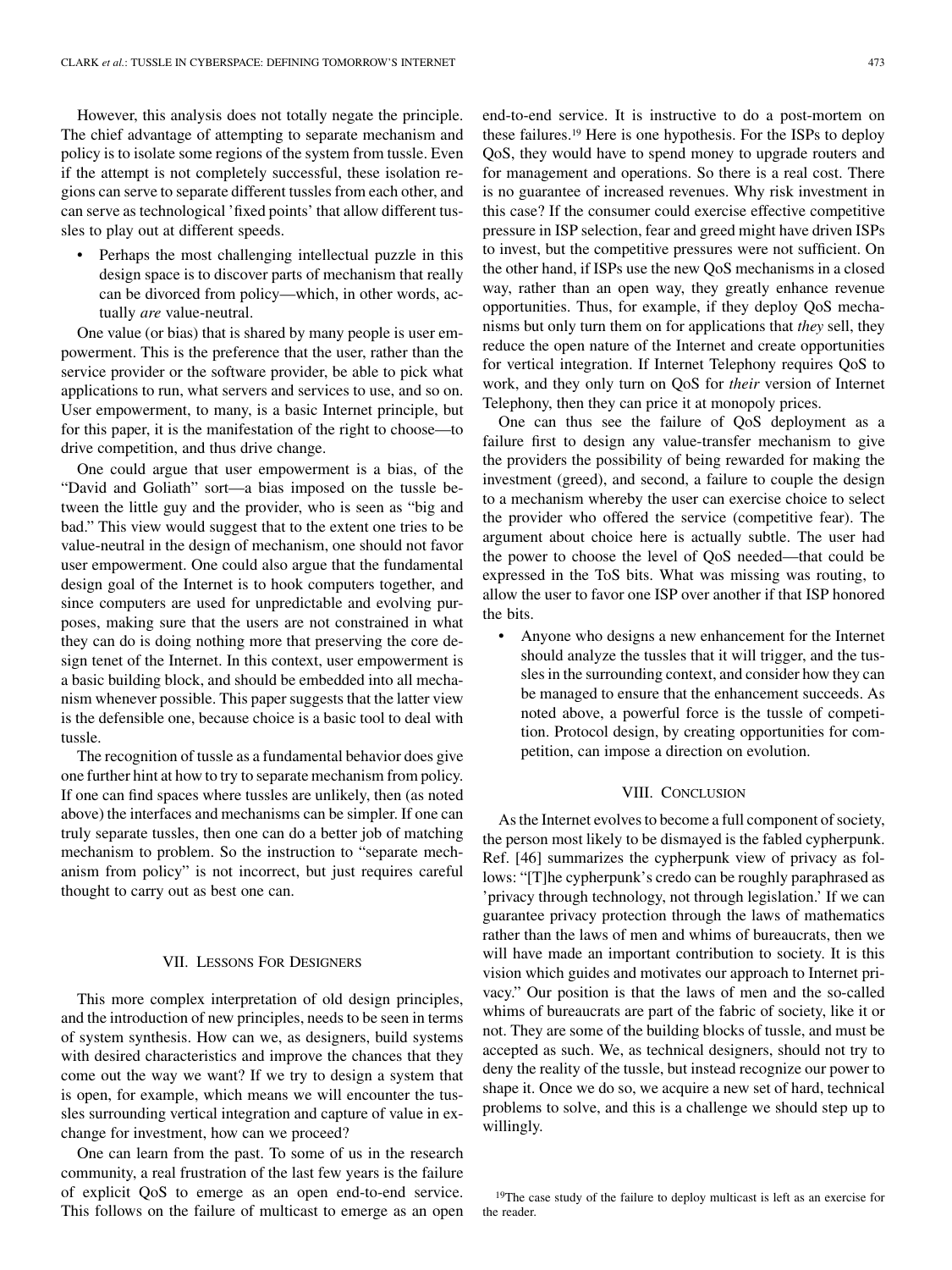#### ACKNOWLEDGMENT

<span id="page-12-0"></span>The authors gratefully acknowledge essential discussions with members of the NewArch project (http://isi.edu/newarch), particularly M. Handley, N. Chiappa, T. Faber, and A. Falk. P. Faratin, J. Camp, S. Gillette, and the ACM SIGCOMM and IEEE/ACM TRANSACTIONS ON NETWORKING reviewers provided welcome comments and feedback, shaping our future work as well as this paper. S. Floyd provided invaluable encouragement at a well-chosen moment. Sincere thanks to all.

#### **REFERENCES**

- [1] M. S. Blumenthal and D. D. Clark, "Rethinking the design of the Internet: The end-to-end arguments versus the brave new world," *ACM Trans. Internet Technol.*, vol. 1, no. 1, Aug. 2001.
- [2] D. Vinck, Ed., *Everyday Engineering: An Ethnography of Design and Innovation*. Cambridge, MA: MIT Press, 2003.
- [3] T. Hughes, *Rescuing Prometheus*. New York: Pantheon Books, 1998.
- [4] B. Latour, "Technology is society made durable," in *A Sociology of Monsters: Essays on Power, Technology and Domination*. ser. Sociological Review Monograph, J. Law, Ed. London, U.K.: Routledge, 1991.
- [5] S. Strum and B. Latour, *The Social Shaping of Technology*, 2nd ed. Berkshire, U.K.: Open University Press, 1999, ch. Redefining the Social Link: From Baboons to Humans.
- [6] M. Callon, *The Social Construction of Technological Systems*. Cambridge, MA: MIT Press, 1987, ch. Society in the Making, pp. 17–50.
- [7] O. Hanseth and K. Braa, "Technology as traitor: Emergent SAP infrastructure in a global organization," in *Proc. Int. Conf. Information Systems*, 1998, pp. 188–196.
- [8] M. Callon, "Techno-economic networks and irreversibility," in *A Sociology of Monsters: Essays on Power, Technology and Domination*. ser. Sociological Review Monograph, J. Law, Ed. London, U.K.: Routledge, 1991.
- [9] C. M. Christensen, *The Innovator's Dilemma: When New Technologies Cause Great Firms to Fail*. Watertown, MA: Harvard Business School Press, 1997.
- [10] L. Lessig, *Code and Other Laws of Cyberspace*. New York: Basic Books, 1999.
- [11] M. Katz and C. Shapiro, "Systems competition and network effects," *J. Economic Perspectives*, vol. 8, no. 2, pp. 93–115, 1994.
- [12] J. von Neumann and O. Morgernstern, *The Theory of Games and Economic Behavior*. Princeton, NJ: Princeton Univ. Press, 1944.
- [13] J. F. Nash, "Equilibrium points in n-person games," *Proc. National Academy of Sciences*, vol. 36, pp. 48–49, 1950.
- [14] S. Wolgar, "Configuring the user, the case of usability trials," in *A Sociology of Monsters: Essays on Power, Technology and Domination*. ser. Sociological Review Monograph, J. Law, Ed. London, U.K.: Routledge, 1991.
- [15] R. J. Perlman, "Network Layer Protocols With Byzantine Robustness," Lab. Computer Science, Massachusetts Inst. Technology, Cambridge, MA, Tech. Rep. MIT-LCS-TR-429, 1988.
- [16] S. Savage, "Protocol Design in an Uncooperative Internet," Ph.D. dissertation, Dept. Computer Science, Univ. Washington, Seattle, WA, 2002.
- [17]  $\longrightarrow$ , "Sting: A TCP-based network measurement tool," in *Proc. 1999 USENIX Symp. Internet Technologies and Systems*, Boulder, CO, 1999, pp. 71–79.
- [18] S. Savage, N. Cardwell, D. Wetherall, and T. Anderson, "TCP congestion control with a misbehaving receiver," *ACM Comput. Commun. Rev.*, vol. 29, no. 5, pp. 71–78, Oct. 1999.
- [19] S. Savage, D. Wetherall, A. Karlin, and T. Anderson, "Practical network support for IP traceback," in *Proc. ACM SIGCOMM*, Stockholm, Sweden, Aug. 2000, pp. 295–306.
- [20] -, "Network support for IP traceback," IEEE/ACM Trans. Net*working*, vol. 9, no. 3, pp. 226–237, Jun. 2001.
- [21] (2003) P3P 1.0: A New Standard in Online Privacy. World Wide Web Consortium. [Online]. Available: http://www.w3.org/ P3P/brochure.html
- [22] M. Blaze, J. Feigenbaum, and J. Ioannidis, "The keynote trust-management system version 2," Internet RFC 2704, Sep. 1999.
- [23] M. Blaze, J. Feigenbaum, and J. Lacy, "Decentralized trust management," in *Proc. 17th IEEE Symp. Security and Privacy*, 1996, pp. 164–173.
- [24] D. Durham, J. Boyle, R. Cohen, S. Herzog, R. Rajan, and A. Sastry, "The COPS (Common Open Policy Service) protocol," Internet RFC 2748, Jan. 2000.
- [25] W. Vickrey, "Counterspeculation, auctions, and competitive sealed tenders," *J. Finance*, vol. 16, pp. 8–37, 1961.
- [26] N. Nissan and A. Ronen, "Algorithmic mechanism design," in *Proc. ACM Symp. Theory of Computing*, Atlanta, GA, May 1999, pp. 129–140.
- [27] J. Feigenbaum and S. Shenker, "Distributed algorithmic mechanism design: Recent results and future directions," in *Proc. 6th Int. Workshop on Discrete Algorithms and Methods for Mobile Computing and Communications*, New York, 2002, pp. 1–13.
- [28] K. Binmore, *Essays on the Foundations of Game Theory*. Oxford, U.K.: Basil Blackwell, 1990.
- [29] S. Besen and J. Farrel, "Choosing how to compete: Strategies and tactics in standardization," *J. Economic Perspectives*, vol. 8, no. 2, pp. 117–131, 1994.
- [30] W. Lehr, "Compatibility standards and industry competition: Two case studies," *Economics of Innovation and New Technology*, vol. 4, no. 2, pp. 97–112, 1996.
- [31] *Internet Economics*, L. McKnight and J. Bailey, Eds., MIT Press, 1997. [32] *Broadband: Bringing Home the Bits*, Computer Science and Telecom-
- munications Board, National Research Council, 2002.
- [33] J. Rekhter, "EGP and policy based routing in the new NSFNET backbone," RFC 1092, Feb. 1989.
- [34] D. D. Clark, "Policy routing for Internet protocols," Internet RFC 1102, 1989.
- [35] K. Lougheed and J. Y. Rekhter, "Border gateway protocol (BGP)," Internet RFC 1105, Jun. 1989.
- [36] X. Yang, "NIRA: A new Internet routing architecture," in *Proc. ACM SIGCOMM FDNA 2003 Workshop*, Karlsruhe, Germany, Aug. 2003.
- [37] D. Andersen, H. Balakrishnan, F. Kaashoek, and R. Morris, "Resilient overlay networks," in *Proc. 18th ACM Symp. Operating Systems Principles*, Banff, Alberta, Canada, Oct. 2001.
- [38] H. Nissenbaum. (2001) Securing trust online: Wisdom or oxymoron*. Boston Univ. Law Rev.* [Online]. Available: http://www.princeton.edu/helen/BU-final-trust.pdf
- [39] S. L. Garfinkel. (2004) The Pure Software Act of 2006. [Online]. Available: http://www.technologyreview.com/articles/wo\_ garfinkel040 704.asp
- [40] N. Economides, "The economics of networks," *Int. J. Industrial Organization*, vol. 14, no. 6, pp. 670–699, 1996.
- [41] *Perspectives on the National Information Infrastructure: Ensuring Interoperability*, Computer Systems Policy Project, 1994.
- [42] *An Architectural Framework for the National Information Infrastructure*, Cross-Industry Working Team, 1994.
- [43] *Realizing the Information Future: The Internet and Beyond*: Computer Science and Telecommunications Board, National Research Council, 1994.
- [44] J. Saltzer, D. Reed, and D. D. Clark, "End-to-end arguments in system design," *ACM Trans. Comput. Syst.*, vol. 2, no. 4, Nov. 1984.
- [45] R. Levin, E. S. Cohen, W. M. Corwin, F. J. Pollack, and W. A. Wulff, "Policy/mechanism separation in HYDRA," in *Symp. Operating Systems Principles*, 1975, pp. 132–140.
- [46] I. Goldberg, D. Wagner, and E. Brewer, "Privacy-enhancing technologies for the Internet," in *Proc. IEEE COMPCON*, 1997, pp. 103–109.



**David D. Clark** (F'98) received the Ph.D. degree from the Massachusetts Institute of Technology (MIT), Cambridge, in 1973.

He is a Senior Research Scientist at the MIT Computer Science and Artificial Intelligence Laboratory, where his work on the Internet started in 1975. Recent activities include extensions to the Internet to support real-time traffic, pricing and related economic issues, and policy issues surrounding the Internet, such as broadband local loop deployment. His current research looks at re-definition of the architectural un-

derpinnings of the Internet, and the relation of technology and architecture to economic, societal and policy considerations.

Dr. Clark has been a Fellow of the ACM since 2001.